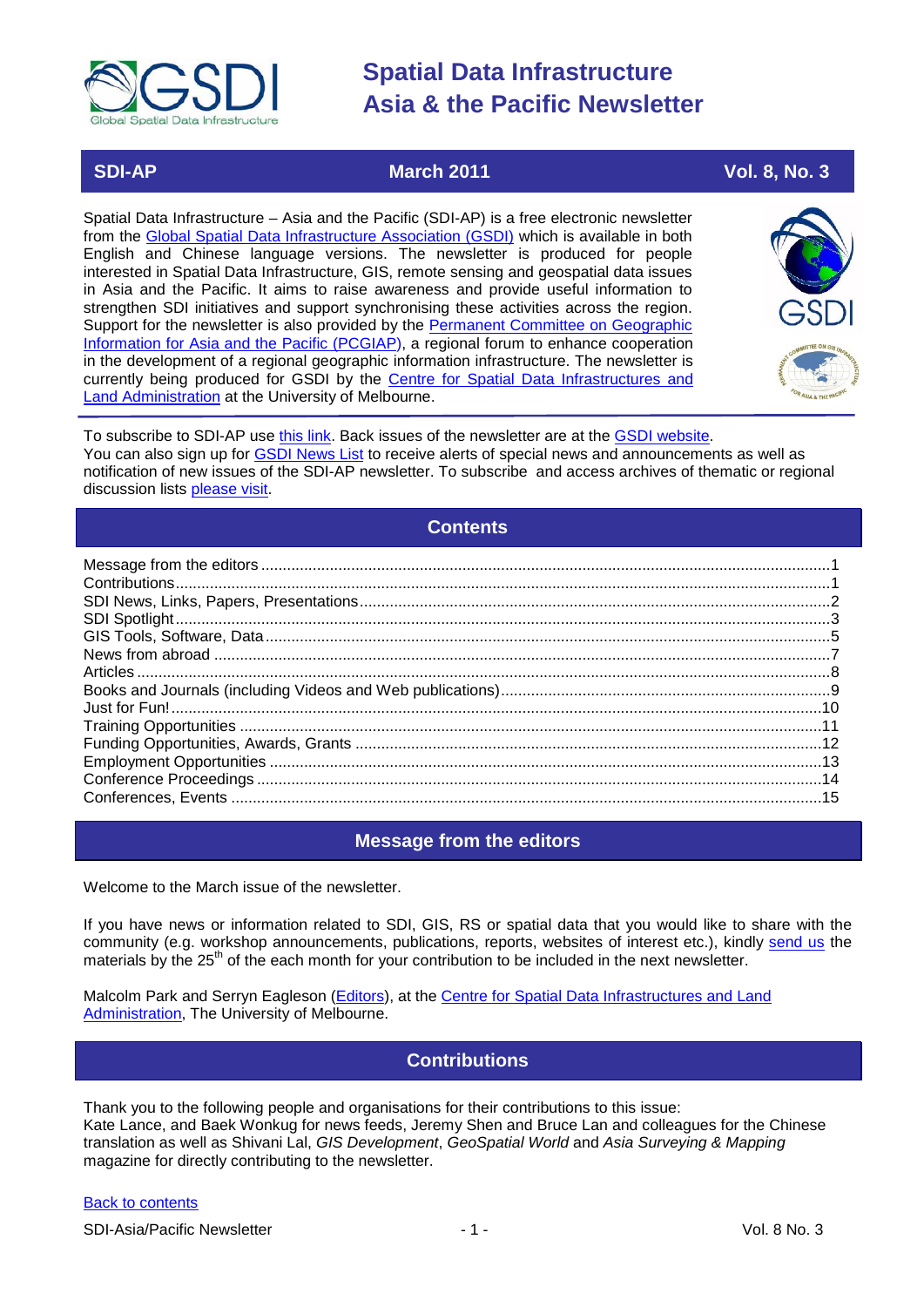

# **SDI News, Links, Papers, Presentations**

# <span id="page-1-0"></span>**Spatial data information base for Abu Dhabi**

Abu Dhabi, UAE: The Municipality of Abu Dhabi City has set up a spatial data information base and delivered a host of significant projects under a comprehensive plan aimed at upgrading the GIS and survey in 2010. The projects comply with the developmental, environmental and socio-economic aspects envisaged in Abu Dhabi Strategic Plan 2030, especially in urban planning sector.

The municipality has taken the initiative at the regional and international level by carrying out a number of qualitative projects such as the construction of a 3D model for Abu Dhabi emirate. "Its hydrographic information systems section has started the construction of a database that includes all engineering hydrographic works needed to plan and implement coastal development projects and other projects of strategic significance," said Engineer Salah Awad Al Sarraj, Acting Executive Director of Town Planning Sector, Abu Dhabi Municipality. Source: [Geospatial World](http://www.geospatialworld.net/index.php?option=com_content&view=article&id=21586:spatial-data-information-base-for-abu-dhabi&catid=42&Itemid=1) Metadata Generation Lave

# **Omnipotent metadata tool**

[Omnilink](http://www.omnilink.com.au/) has released an open and vendor-independent software suite to acquire, sort and present spatial metadata in an ANZLIC ISO 19139 standard.

Omniscient addresses key issues for spatial data custodians — the need to search out spatial data across an organisation, cataloguing data and deciding on which version is the central source, the creation of metadata to a standard, and the presentation of this data to many users. Omniscient answers all of these issues whilst remaining vendor-independent and fully compliant to ANZLIC ISO19139 Source: [Spatial Source](http://www.spatialsource.com.au/2011/02/14/article/Omnipotent-metadata-tool/XCPJOFWSHV.html)





# **[UN proposes global geospatial information mechanism](http://www.futuregov.asia/articles/2011/feb/14/un-establish-entity-global-geospatial-information-/)**

There is general agreement of an urgent need for an intergovernment consultative mechanism that can play a leadership role in setting the agenda for the development of global geospatial information, and to promote its use to address key global challenges; to liaise and coordinate among member states, and between member states and international organisations

Source: [FutureGov](http://www.futuregov.asia/) and [Geospatial World Weekly](http://geospatialworld.net/index.php?option=com_content&view=article&id=21588%3Aun-proposes-global-geospatial-information-mechanism&catid=78%3Amiscellaneous-policy&Itemid=1)

### **[Geospatial Efficiency -](http://www.asmmag.com/features/feature/geospatial-efficiency-where-does-it-begin-2402740) Where Does it Begin?**

Efficiency is expected where sustainable development takes place. How efficiency is measured may vary though, particularly where non-tangible benefits arise. Ms Yvonne O. Sowah, President of the Ghana Institution of Surveyors (GhIS) said this past week, that a need exists for governments to recognize the role of surveyors in the development of every nation. But are surveyors alone the only geospatial actors at the table? Source: Jeff Thurston writing in Asian Surveying & Mapping

### **[Is it time for an impartial auditing board on spatial data accuracy?](http://www.vector1media.com/dialog/perspectives/18707-is-it-time-for-an-impartial-auditing-board-on-spatial-data-accuracy.html)**

The recent news that a deadly PG&E gas line explosion was being blamed in part on the lack of reliable information in a mapping system has raised some issues about risk and liability. If you haven't yet read th[e](http://www.sfgate.com/cgi-bin/article.cgi?f=/c/a/2011/02/12/MNAC1HLG95.DTL) exposé by the *[San Francisco Chronicle](http://www.sfgate.com/cgi-bin/article.cgi?f=/c/a/2011/02/12/MNAC1HLG95.DTL)* that seems to assert that the database and mapping system should have caught the defective seam that was the cause of the explosion, it's critical reading. While the piece makes mention of poor record keeping, and process problems in converting paper records to digital form, there was also an apparent over reliance on technology to cut through issues of process and policy to provide trusted answers despite shoddy data gathering.

One of the more disturbing aspects of this story is that simply the existence of the mapping system seems to have been enough for the utility to get out of having to invest in sending sensors throughout their pipelines to reliably measure the safety of these assets. The assertion was that the mapping system was enough, but clearly the existence of the system alone did not ensure that risk was being assessed accurately. The quality of data are of far greater importance than the existence of data, particularly in organizations where mapping and monitoring are tied closely to public safety.

Source: Editorial by Matt Ball of V1 magazine

### [Back to contents](#page-0-0)

SDI-Asia/Pacific Newsletter  $\sim$  2 - 2 - Vol. 8 No. 3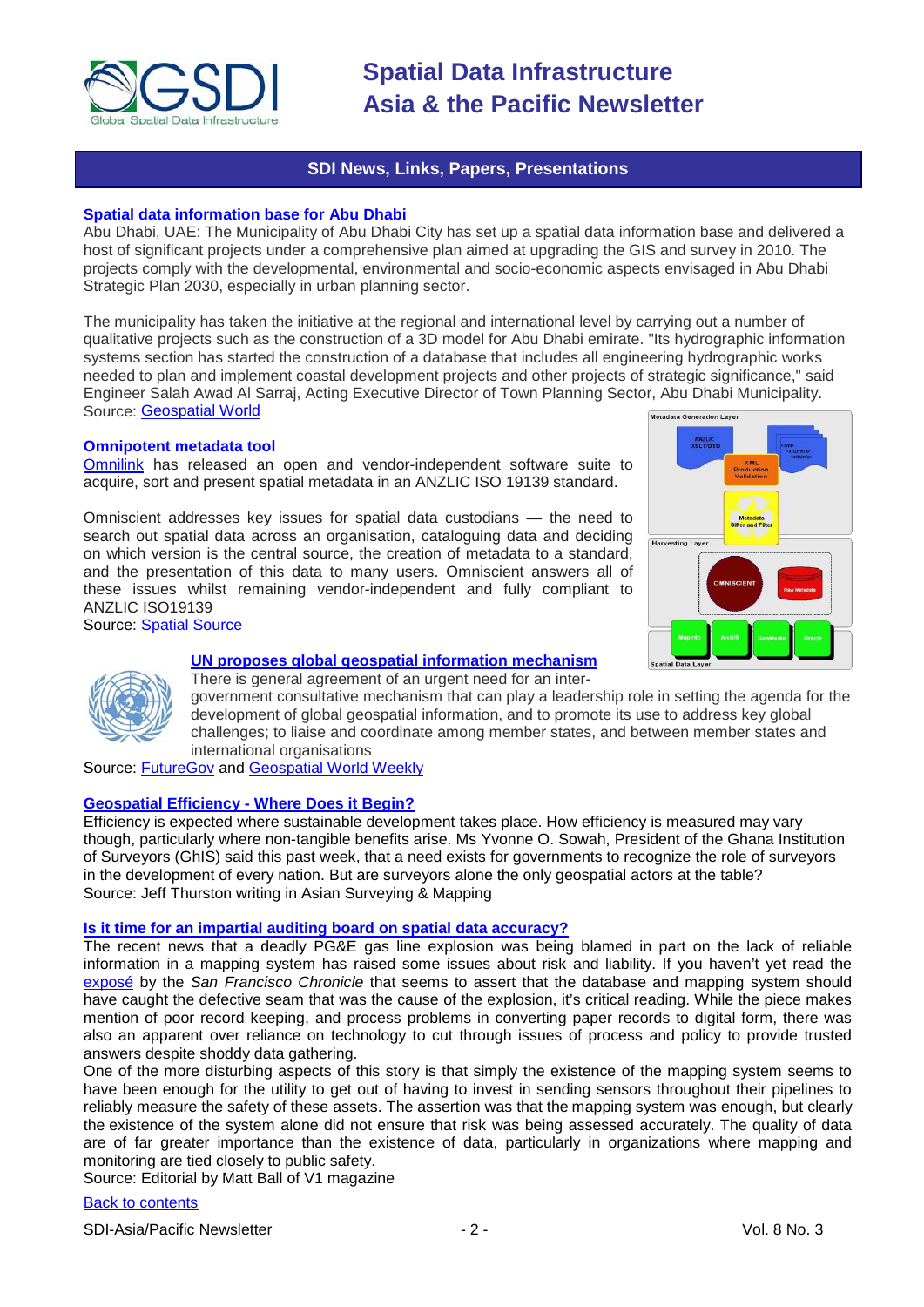

# **[Is High Accuracy GNSS Now a Basic Need?](http://www.vector1media.com/dialog/perspectives/18555-is-high-accuracy-gnss-now-a-basic-need.html)**

Advances in geospatial technologies ranging from laser scanning to geographic information systems (GIS) to remote sensing satellites are so advanced today, that they are beckoning both users and policy developers to re-think how they are operating, to consider the services they are providing and to reorient beyond location alone. Global Satellite Navigation System (GNSS) technologies are the 'new normal' and they are not only more accurate, but are also raising expectations.

Source: Editorial by Jeff Thurston of V1 magazine

# **[Australia's Need for Spatial Data](http://www.vector1media.com/article/columns/18432-show-me-the-money-australias-need-for-spatial-data.html)**

The incentive for governments in Australia to respond to climate change has been heightened by the recent floods in Queensland and Victoria, the cyclone in Queensland and the bush fires in Western Australia. The Queensland floods have had an immediate effect on awareness of the lack of adequate flood mapping data – specifically, high resolution digital elevation data. SIBA was quick off the mark and has recently met with the Minister's Office to discuss what is needed, where, at what resolution and how much. A finger in the air amount of \$50 million had been mentioned in the press, but industry insiders suggest it would be three times this amount nationally.

Source: Editorial by David Hocking in V1 magazine

### <span id="page-2-0"></span>[Back to contents](#page-0-0)

# **SDI Spotlight**

This month's "Spotlight" feature is from the SDI-AP editors commenting upon the lay public's trusting acceptance of mapping data without an appreciation of its veracity or accuracy.

#### **The "SDI effect"**

In the criminal law system there exists a phenomenon called the "CSI effect" where jurors have come to expect infallible CSI experts solving crime cases. These unrealistic expectations are based on the jurors' understanding of the TV show *CSI* ["Crime Scene Investigation"] and similar programmes. Lawyers must now take this into account when putting their cases before a court. Many of those involved in the law appreciate there is a world of difference between the TV show where the cases are solved every week within an hour (including commercial breaks) and what actually happens in the real world.

In the spatial world a similar situation also exists where, through the advent of *Google Maps*, *Google Earth* and *Bing Maps*, the representation of maps has come to be taken for granted. *Google Maps* for example, is accessed by many people in their daily lives to identify and view properties, to find directions etc without any thought as to how the data has been compiled and, most importantly, how accurate or current is that data. There is no necessity for these users to question the accuracy or currency of the data because, in the vast majority of cases, the free online mapping service meets their needs. So what is the problem?

Just as with the CSI effect where a lack of proper understanding can lead members of the public to an incorrect conclusion regarding how crimes are solved today, so too can these free online mapping services lead people to a view that technology has solved all the world's mapping problems.

To properly understand the issue from a mapping perspective one needs to look at how the mapping data on *Google Maps* and similar mapping services is compiled. To put it simply, it is a synthesis of map data from a wide variety of sources put together into a single service. Whilst Google or the other providers may have sourced the data from their suppliers, one needs to look where the suppliers to Google obtained that data. In most cases it will have been from a variety of sources.

Consider some of the various features provided by Google such as road centrelines, road names, street addresses and imagery.

[Back to contents](#page-0-0) The source of the imagery is shown on each screen and the quality of the imagery is clearly visible based on the level of detail visible at any time. As can be seen on the screen, the imagery comes from a variety of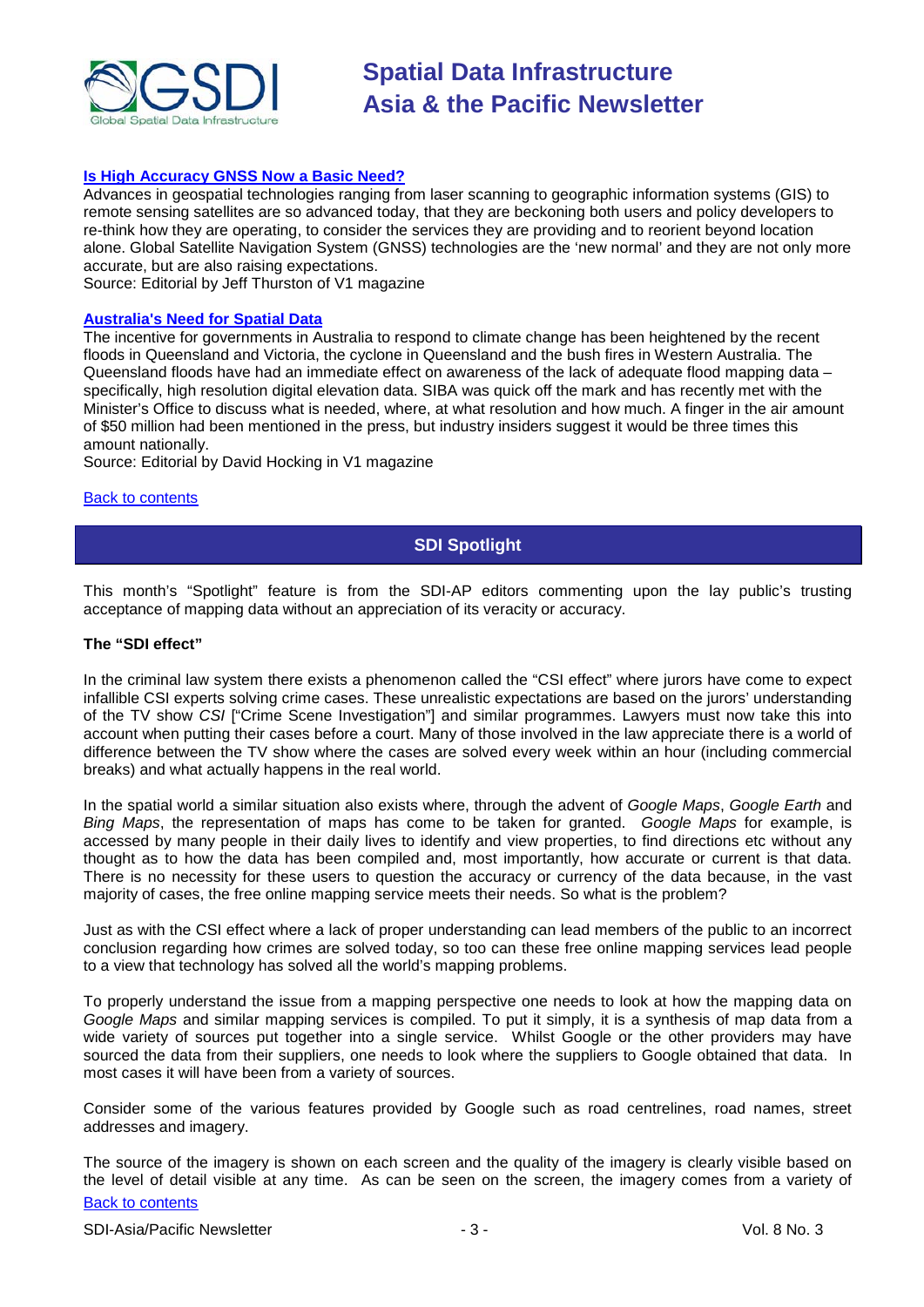

sources depending on the scale. Often different areas on the screen will have different levels of resolution as well as different currency. As such the user is usually well-placed to make a value judgement as to the quality of the data they are viewing, particularly if they have a small amount of local knowledge.

When one considers the data such as street addresses and road centrelines a different result emerges as a user cannot differentiate between the data compiled from different scales or from different sources.

Road centrelines are derived from a variety of sources to generate the road centreline maps in use today. Increasingly the road centrelines are being obtained from GPS data however many have come from traditional mapping sources ranging from highly accurate subdivisional maps to small scale topographic maps. When viewed on Google users are unable to distinguish the sources or assess the quality unless they are able to compare the imagery with the road centrelines and in fact do so..

Another issue besides that of the quality of the road centreline data is that of the correct name of the road. Where are the road names obtained from and are they authoritative?

The street addresses for most countries may have been provided to Google from a single source or possibly a small number of sources but how did these organisations collect the data. Quite often it is from local government where the collection of addresses starts. In Australia for example, there has been a National standard for the creation of new addresses for the past decade and this has gone a long way to improving addressing standards. Given there are some 700 plus local governments in Australia it would be naïve however to think all interpret the standard in the same way. Do the online mapping systems provide all the addresses? Where one local government is diligent with the result that the addresses are complete in that one local government area, it does not follow that other local governments have been as diligent in the adjacent areas.

Of further critical importance is the currency (or timeliness) of the data being displayed. What are the update cycle intervals used and are they consistent across the different local government areas upon which the online mapping services are dependant?

As indicated above, to the vast majority of inquiries made of Google and the other online services, the answers provided will be adequate for the purpose. But what of those organisations such as emergency services that require current and correct data? 90% reliability is really not good enough.

Thus the quality of the data compilation becomes an issue. Questions then arise such as:

- What is the currency of the data and how often is it updated?
- Are the road names used authoritative?
- Are the addresses from authoritative sources or crowd-sourced with minimal validation?

The free online mapping services, such as *Google Maps*, have provided a valuable and useful service to the public since their implementation and will continue to do so into the future. They have unfortunately also created a perception amongst many in the community that mapping is a relatively simple process with today's technology. This creates a misapprehension of the actuality. To have the extensive coverage sought by the public across entire nations requires data to be collected and compiled by many organisations. Quite often this data is collected and compiled for different purposes than mere display on *Google Maps*. To bring the data together in a coherent manner such that it meets the requirements of the entire community remains a considerable challenge for those involved. There is an ongoing requirement to address issues such as data consistency, currency, standards, and proper coordination between all those agencies involved in the collection of the data.

The editors remind our subscribers and readers that we welcome contributions for the *Spotlight* feature.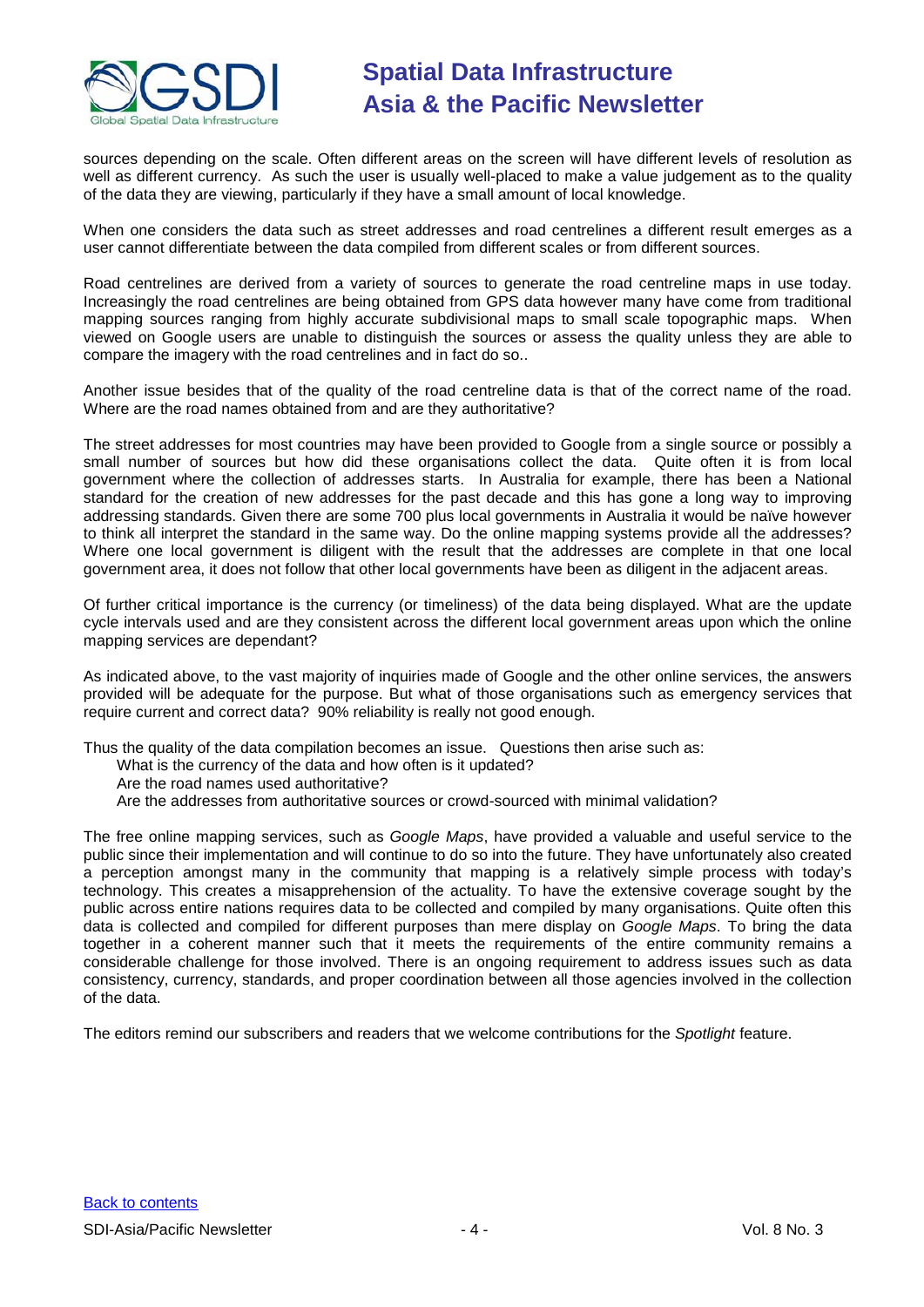

# **GIS Tools, Software, Data**

# <span id="page-4-0"></span>**[New Zealand Earthquake Map](http://www.esri.com/services/disaster-response/new-zealand-earthquake/index.html)**

At 12:51 p.m. on February 22, 2011 a magnitude 6.3 earthquake hit the South Island of New Zealand near the city of Christchurch. The Esri distributor in New Zealand, Eagle Technology Group in collaboration with Environment Canterbury has published an incident map to assist the emergency effort. Source: ESRI.com

### **[Map on soil moisture in Western Australia](http://www.theaustralian.com.au/news/nation/wheatfarmers-face-even-drier-soil/story-e6frg6nf-1226003271650)**

Landgate, a Western Australian state government agency, prepared a map by using data from hundreds of satellite images to create yearly average soil moisture content for each agricultural area in Western Australia. Source: The Australian and [Geospatial World Weekly](http://www.geospatialworld.net/index.php?option=com_content&view=article&id=21570%3Amap-on-soil-moisture-in-western-australia&catid=59%3Aapplication-geology&Itemid=1&pagetype=newssearch)

# **[Asia Takes a Serious Look at Mitigating Risk from Climate Change](http://www.asmmag.com/features/feature/asia-takes-a-serious-look-at-mitigating-risk-from-climate-change-1002637)**

Asia and the Pacific are at the epicenter of severe weather disasters, and with the highly concentrated population countries in the region are vulnerable to climate-induced migration. With this pending threat, an ongoing effort is underway to craft public policy to mitigate the risk and plan for orderly migration scenarios. You can join in the discussion at the [Asian Development Bank website](http://www.adb.org/SocialDevelopment/climate-migration/) where you can also download the report and view additional reference materials on this pressing subject Source: Directions Magazine

### **[India widens earth observation network](http://www.ssis.unsw.edu.au/?p=1563)**

The Indian Space Research Organisation (ISRO) will launch its tenth remote sensing earth observation satellite by the end of February, giving India the world's largest number of remote sensing satellites. Data from the satellites is used to provide production estimation of major crops, monitor droughts, map flood zones, estimate water use, plan urban areas, survey forests, and prospect for minerals. See *[Spatial](http://www.spatialsource.com.au/stats.php?a=c&e=RHGBIOQZVQ&s=GLWZRLTAKJ&url=2011/02/03/article/India-widens-earth-observation-network/WZMAYEEBNN.html)  [Source](http://www.spatialsource.com.au/stats.php?a=c&e=RHGBIOQZVQ&s=GLWZRLTAKJ&url=2011/02/03/article/India-widens-earth-observation-network/WZMAYEEBNN.html)* article.

Source: School of Spatial Information and Surveying Systems

# **Azerbaijan negotiating with Korea to develop Land Cadastre system**

The Azerbaijani State Committee for Land and Cartography is negotiating with the Korean Foreign and Trade Ministry to obtain additional funding to develop the land cadastre of all territory of the Khazar district of Baku, Chief Garib Mammadov said. According to him, the state committee has already completed the development of a pilot settlement Zira, of the Khazar district of Baku in the territory of 1,000 hectares of land. Azerbaijani State Committee for Land and Cartography carried out the work under a grant agreement with the Korean Foreign and Trade Ministry worth \$ 1.5 million, which was signed on June 23, 2009. The grant agreement within the project "Improvement of cadastre system in Azerbaijan" was concluded for a period of 18 months. The land cadastre includes five basic elements - the state register, the registration of volume and quality, cadastre of ecological land indicator, land valuation in economic terms, and development of cadastral map. Source: [Trend.az](http://en.trend.az/capital/business/1824638.html) [Thanks to Wonkug Baek for this item]

### **US FCC and FortiusOne increase access to data with IssueMap**

The US Federal Communications Commission (FCC) and FortiusOne formally announced the launch of IssueMap, a very simple online data mapping tool site [\(http://issuemap.org\)](http://issuemap.org/) that enables citizens to quickly map data they care about and easily share it through social networks. IssueMap is as simple as "copy, paste, map." Users can go from a spreadsheet to a shareable map in less than 60 seconds. The FCC and FortiusOne share a commitment to making public data sets more usable and valuable for all citizens. IssueMap's intuitive mapping interface enables citizens and decision-makers alike to engage with this data for better understanding of the issues impacting their communities. "IssueMap is a solution to a common problem in the private and public sectors - developing easy-to-understand visuals to help explain complicated datasets," said Michael Byrne, the FCC's first Geographic Information Officer.

Source:<http://fortiusone.com/IssueMap> [Thanks to Wonkug Baek for this item]

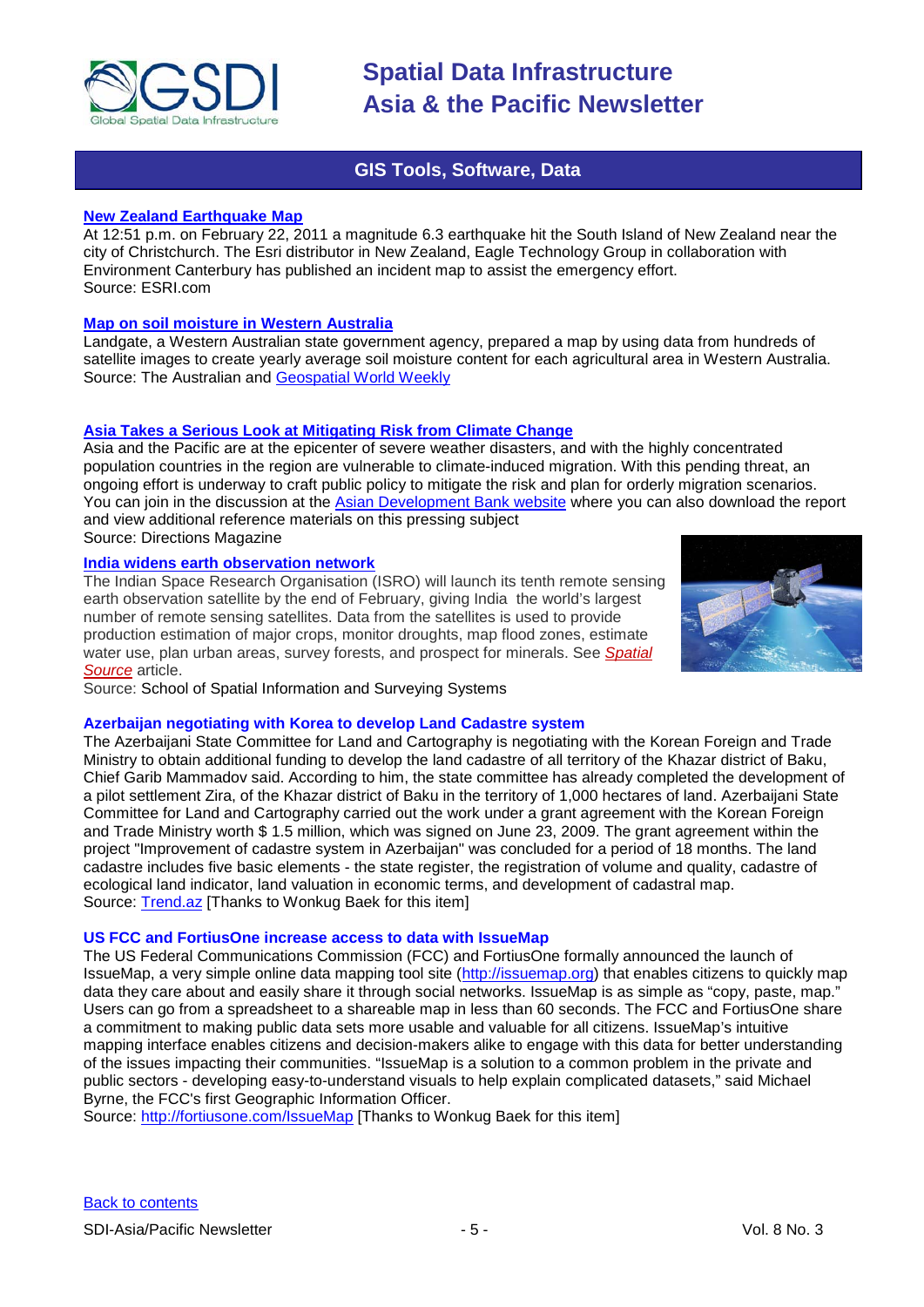

# **[South-East Asia launches disaster management centre](http://www.scidev.net/en/south-east-asia/news/south-east-asia-launches-disaster-management-centre.html)**

The ten member states of the Association of Southeast Asian Nations (ASEAN) launched the ASEAN Coordinating Centre for Humanitarian Assistance on Disaster Management (AHA Centre). Based in Jakarta, Indonesia, the centre will connect all disaster management agencies in the region and provide warning of disasters by linking up early warning systems. The centre will also gather natural disaster data such as disaster vulnerability maps scattered across the region and develop new technologies to predict and deal with disasters. The centre will begin operating in June this year and is receiving US\$6 million from Japan, US\$500,000 each from Australia and the United States, and technical support from New Zealand.

While not finalised, each ASEAN country is expected to contribute US\$100,000 per year and Indonesia as the host is set to spend \$555,000 per year. The centre is under the responsibility of the ASEAN Disaster Management and Humanitarian Assistance Division.

Source: [www.scidev.net](http://www.scidev.net/) [Thanks to Wonkug Baek for this item]

### **[Law to ensure optimum use of geospatial tech in Delhi](http://timesofindia.indiatimes.com/city/delhi/Law-to-ensure-government-officials-use-new-technology/articleshow/7306762.cms)**

A year after the Delhi government, India, launched its much-publicised INR 120-crore geo-spatial project to map the land and utility service records of the city, it has been observed that its officials prefer sticking to the old ways. Hence the Delhi State Government is now planning to enact a law to ensure that its officials use the technology in everyday applications. Rakesh Mehta, Chief Secretary of the Delhi government, said, "Getting departments on board has been an uphill task. "We have asked all 33 departments to submit three applications listing where the technology will be used but since the technology is new, comfort level is low in the departments,". The law is expected to provide the departments with the fillip to find that comfort level, especially as those found unwilling to use the technology will be penalised under the draft bill. The government has recently also set up a specific corporation, the geo-spatial Delhi corporation.

Source: [www.timesofindia.com](http://www.timesofindia.com/) and [Coordinates e-zine](http://mycoordinates.org/gis-15/#1)

# **The Philippines [Updates Topographic and Geohazard Maps](http://www.asmmag.com/features/feature/the-philippines-updates-topographic-and-geohazard-maps-2302725)**

The Philippines is undertaking a unified mapping project to provide up-to-date geospatial information for the country. Instead of the typical approach where different federal agencies have done their own mapping, this effort will pool funds for the acquisition of aerial photography and satellite imagery to update the country's 1:50,000 topographic map series for the entire country, and to implement a more detailed 1:10,000 map series for 50 percent of the country's land mass.

Source: Asian Surveying & Mapping

# **[Disaster management OR mismanagement](http://www.abc.net.au/rn/backgroundbriefing/stories/2011/3146534.htm)**

The recent floods & cyclone in Queensland are among the issues canvassed in this "Background Briefing" programme on the Australian Broadcasting Corporations Radio National channel. The discussion includes public misunderstanding of technical language and jargon: for example, for the Brisbane area, the average interval between "one in a 100 year floods" is about thirty years.

Source: ABC Radio National Background Briefing programme "Mismanaging Disasters" (27 February, 2011)



[Back to contents](#page-0-0)

# **GeoVisionary – [Virtual Fieldwork For Real Geologists](http://www.vector1media.com/article/features/18253-geovisionary-virtual-fieldwork-for-real-geologists.html)**

Geological information is useful for many purposes in the mining industry and environmental monitoring - improvement programs. Technological innovation is now providing 3D and 4D geodata useful for visualisation. GeoVisionary, a visualisation 3D stereographic software produced by the British Geological Survey (BGS) and Virtalis company incorporates spatial data for geological mapping projects Source: V1 Magazine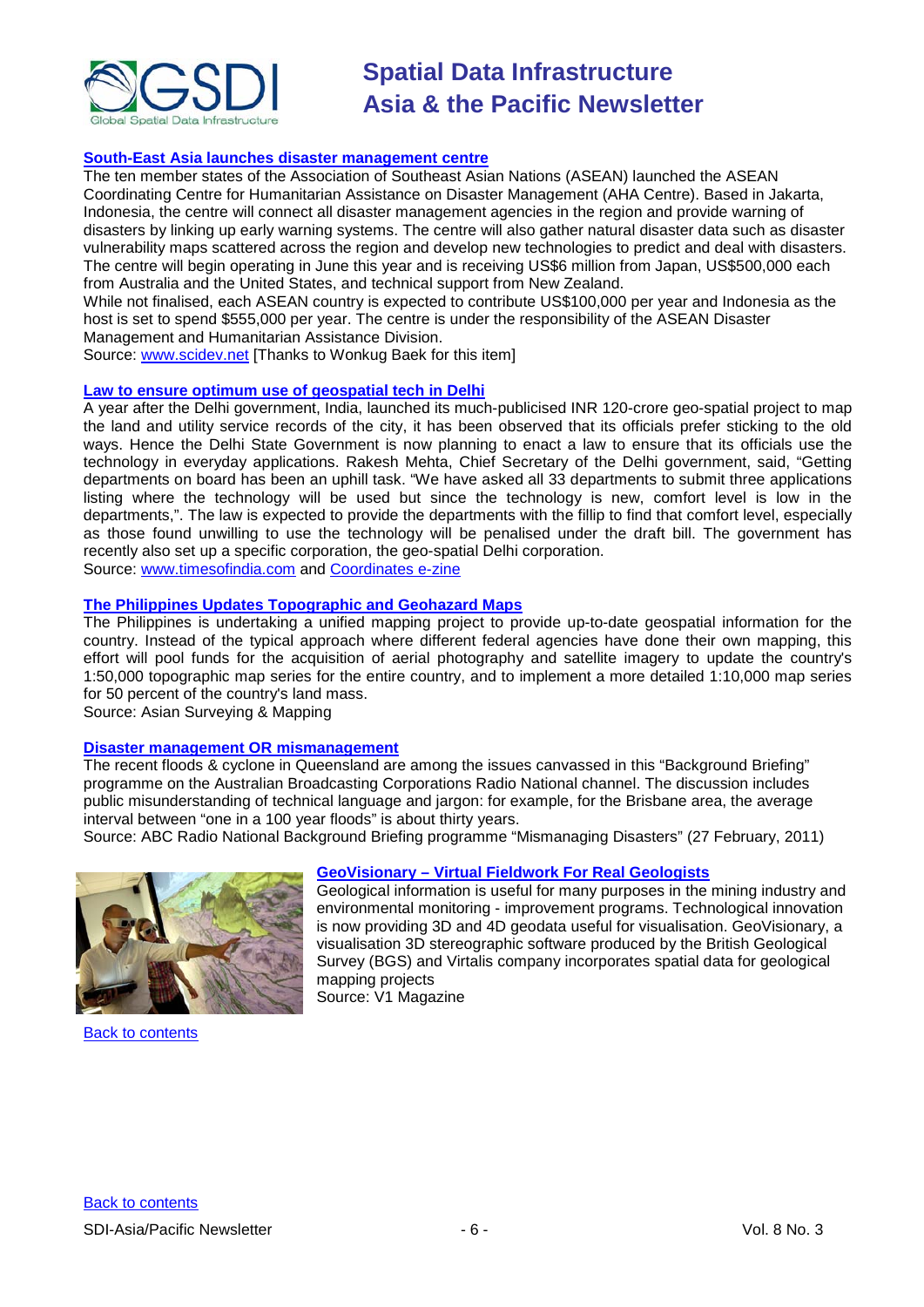

# **News from abroad**

<span id="page-6-0"></span>*"This section has been included to highlight some of the developments happening outside the region which demonstrate SDI in action.*

#### **An e-Learning Framework for using Geospatial Open Data, Open Source and Open Standards**

The Centre for Geospatial Science in partnership with Mimas (University of Manchester) is starting a new JISCfunded project called ELO-Geo (An e-Learning Framework for using Geospatial Open Data, Open Source and Open Standards).

The objective of this project is to enable the wider community (not just GIS experts) to make use of open source geospatial tools for solving real world problems. More details are at<http://cgs.nottingham.ac.uk/~elogeo/> All interested in this initiative are welcome to share their ideas about the possible training materials for open geospatial community to be in contact with the project lead [\(Dr Amir Pourabdullah\)](mailto:amir.pourabdollah@nottingham.ac.uk).

# **[gvSIG Russian Community](https://gvsig.org/web/community/comm_groups/comm_gvsig_ru/view?set_language=en)**

### **[Scientists produce postcode map of geographical link to allergies](http://www.guardian.co.uk/society/2011/feb/07/allergies-scientists-research-geography)**

Researchers hope work will reveal environmental causes of severe allergic reactions that affect one in three in the UK

Source: The Guardian and [Geospatial World Weekly](http://www.geospatialworld.net/index.php?option=com_content&view=article&id=21559%3Amap-uncovers-environmental-causes-of-allergies&catid=47%3Aproduct-surveying-mapping&Itemid=1&pagetype=newssearch)

### **Old Caves Hidden Under Nottingham**

Nottingham's architectural heritage is enjoying a new lease of life thanks to a University project to survey almost 450 caves located below the City. The survey project is being led by Trent and Peak Archaeology from the University of Nottingham and is the first part of the Caves of Nottingham Regeneration Project (CoNoRP) designed to assess the archaeological importance of the caves and to encourage the city and its visitors to appreciate the caves as a unique historical resource.

Source: [Lidar News](http://www.lidarnews.com/content/view/8235/)



### **[Rising sea level threat for US coastal cities](http://www.geospatialworld.net/index.php?option=com_imageoftheweek&view=managetemplate&id=20&Itemid=139&year=2011)**

The latest scientific projections indicate that by 2100, the sea level will rise about one meter -- or even more. Rising sea levels could threaten an average of nine percent of the land within 180 US coastal cities by 2100, according to research led by University of Arizona scientists. The researchers used the USGS database to create detailed digital maps of the U.S. coast that delineate what areas could be affected by one meter to six meters of sealevel rise.

The Gulf and southern Atlantic coasts will be particularly hard hit. Miami, New Orleans, Tampa, Fla., and Virginia Beach, Va. could lose more than ten

percent of their land area by 2100. Source: Geospatial World Weekly "Image of the Week"

### **[Cell Phone Threat Prompts GPS Jamming Study](http://www.aviationweek.com/aw/generic/story_generic.jsp?channel=aviationdaily&id=news/avd/2011/02/15/10.xml&headline=Cell%20Phone%20Threat%20Prompts%20GPS%20Jamming%20Study)**

Urgent efforts are under way to head off a threat of widespread and severe jamming of GPS following U.S. government approval of plans by wireless broadband communications provider LightSquared to install thousands of powerful transmitters that could block the signals from navigation satellites. Source: Aviation Week and [Directions Magazine](http://www.directionsmag.com/worthaclick/entry/cell-phone-threat-prompts-gps-jamming-study-aviation-week/164620)

**[University of Wisconsin-Madison researchers develop smart phone app to be used by addicts](http://www.chicagotribune.com/news/local/sns-ap-wi--phoneappforaddicts,0,4914543.story)**

University of Wisconsin-Madison researchers have developed a smart phone app for people dealing with addiction.

The system is called Addiction-CHESS, or A-CHESS, and gives users access to an online support group and counselors. A "panic button" allows the user to place a call for help with cravings or triggers, like people, places and things associated with drug or alcohol use.

A GPS feature sends an alert when the user gets near an area of previous drug or alcohol activity. A-CHESS also allows for real-time video counseling.

Source: Chicago Tribune

### [Back to contents](#page-0-0)

SDI-Asia/Pacific Newsletter  $\overline{7}$  - 7 -  $\overline{7}$  -  $\overline{7}$  -  $\overline{9}$  Vol. 8 No. 3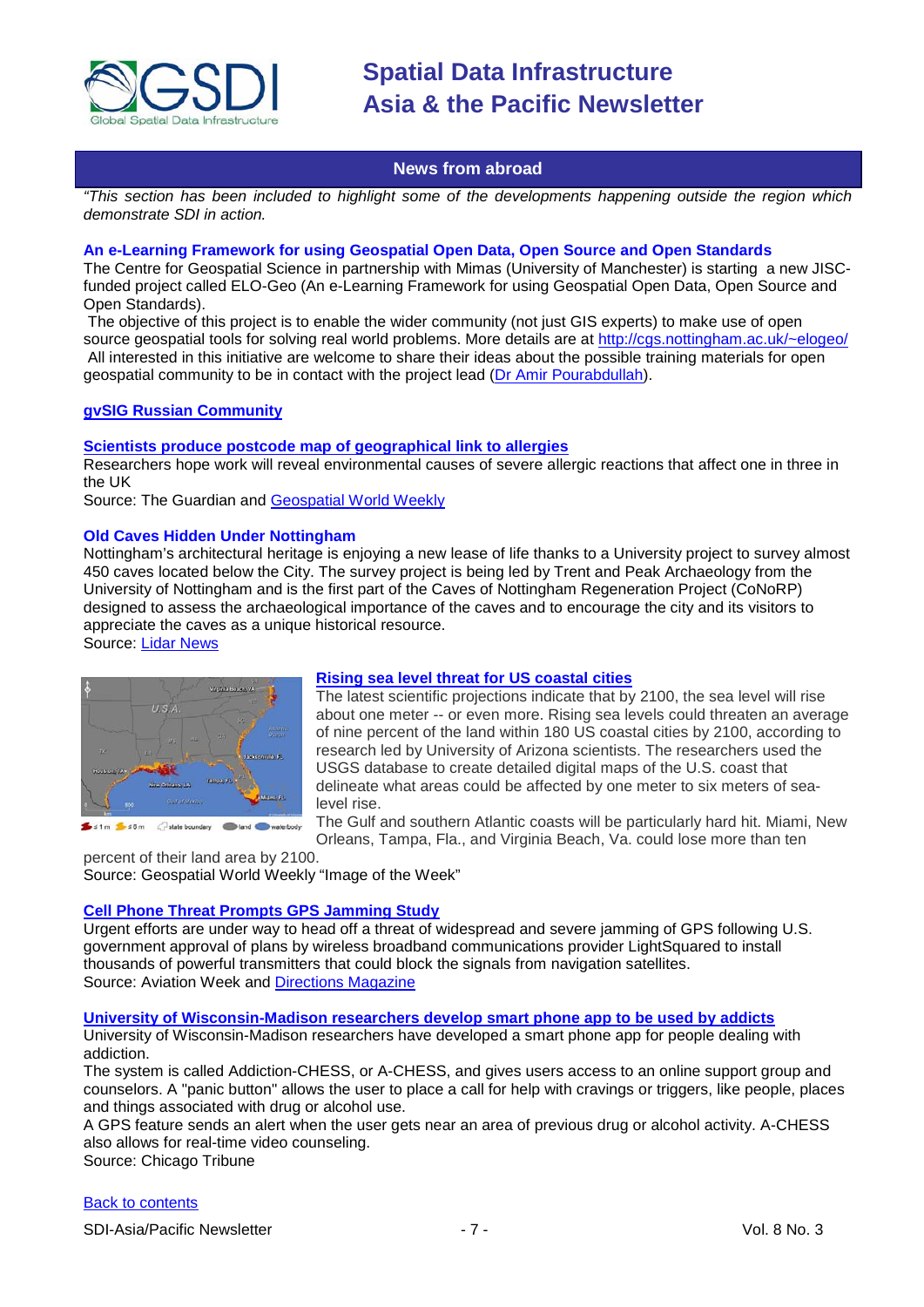

## **[HealthMap.org](http://healthmap.org/en/)**

A new online mapping tool will enable scientists and the public to track outbreaks of animal diseases that might jump to humans.

The tool, known as Predict, will be at [www.healthmap.org/predict.](http://www.healthmap.org/predict) Created with a grant from the United States Agency for International Development, it is being produced by experts on human and animal diseases from a few institutions, scientists announced on Monday at a conference here on emerging diseases. Source: [New York Times](http://www.nytimes.com/2011/02/08/health/08glob.html)

# **[Anti-piracy Map](http://www.norwaypost.no/oil-gas/shipping/norwegian-anti-pirate-map-system.html)**

In light of the many hijackings of ships in the Gulf of Aden and off the coast of Somalia, a Norwegian security company has now developed a new method to help avoid pirate attacks.

Jeppesen Marine, in cooperation with Bergen Risk Solutions (BRS), has created an interactive map that includes updated information about hijacking attempts, weather patterns and sea routes. By cross checking this information the system assesses the risk of attack.

Source: Norway Post

# **[International Piracy Map 2011](http://www.vector1media.com/vectorone/?p=7289)**

Source: V1 Magazine

### **[City of Toronto Archives](http://www.toronto.ca/archives/maps.htm)**

The City of Toronto Archives has over 3,000 maps and aerial photographs in its collection.

### **[Arctic Monitoring and Assessment Programme](http://www.amap.no/)**

AMAP's current objective is *"providing reliable and sufficient information on the status of, and threats to, the Arctic environment, and providing scientific advice on actions to be taken in order to support Arctic governments in their efforts to take remedial and preventive actions relating to contaminants".*

<span id="page-7-0"></span>[Back to contents](#page-0-0)

# **Articles**

### **Health mapping**

Surgeon-journalist Atul Gawande writes in the [New Yorker magazine](http://www.newyorker.com/reporting/2011/01/24/110124fa_fact_gawande#ixzz1F7nefgCi) how a curious doctor discovered that, for a particular locality, just one per cent of the hundred thousand people who made use of Camden's medical facilities accounted for thirty per cent of its costs (or the sickest six per cent of patients accounted for 60% of the health system's costs).

Further **comment** by Gawande and his participation in a [question-and-answer session.](http://www.newyorker.com/online/blogs/ask/2009/01/questions-for-gawande.html) Source: New Yorker magazine (24 January, 2011)

### **Integrating the geographic [information system into cancer research](http://www.indianjcancer.com/article.asp?issn=0019-509X;year=2011;volume=48;issue=1;spage=105;epage=109;aulast=Najafabadi)**

### AT Najafabadi, M Pourhassan

Cancer control researchers seek to reduce the burden of cancer by studying interventions, their impact on defined populations, and the means by which they can be better used. The first step in cancer control is identifying where the cancer burden is elevated, which suggests locations where interventions are needed. Geographic information systems (GIS) and other spatial analytic methods provide such a solution and thus can play a major role in cancer control. The purpose of this article is to examine the impact of GIS on the direction of cancer research. It will consider the application of GIS techniques to research in cancer etiology. Source: Indian Journal of Cancer

### **[SDI Framework](http://mycoordinates.org/sdi-framework/)** by Warwick Jones, Micahel Ellyett, & Ngo Duc Mau

The work of building Spatial Data Infrastructure is in progress all over the world. There are many challenges: governance, organisational, technical, data sharing, transitional and more. We present here the first part of the paper.

Source: Coordinates e-zine

**[Continuous high precision navigation](http://mycoordinates.org/continuous-high-precision-navigation/)**: Using MEMS inertial sensors aided RTK GPS for mobile mapping applications by Yong Li, Augustine Tsai, Peter Mumford, Wei-sen Lin, & I-chou Hong

# [Back to contents](#page-0-0)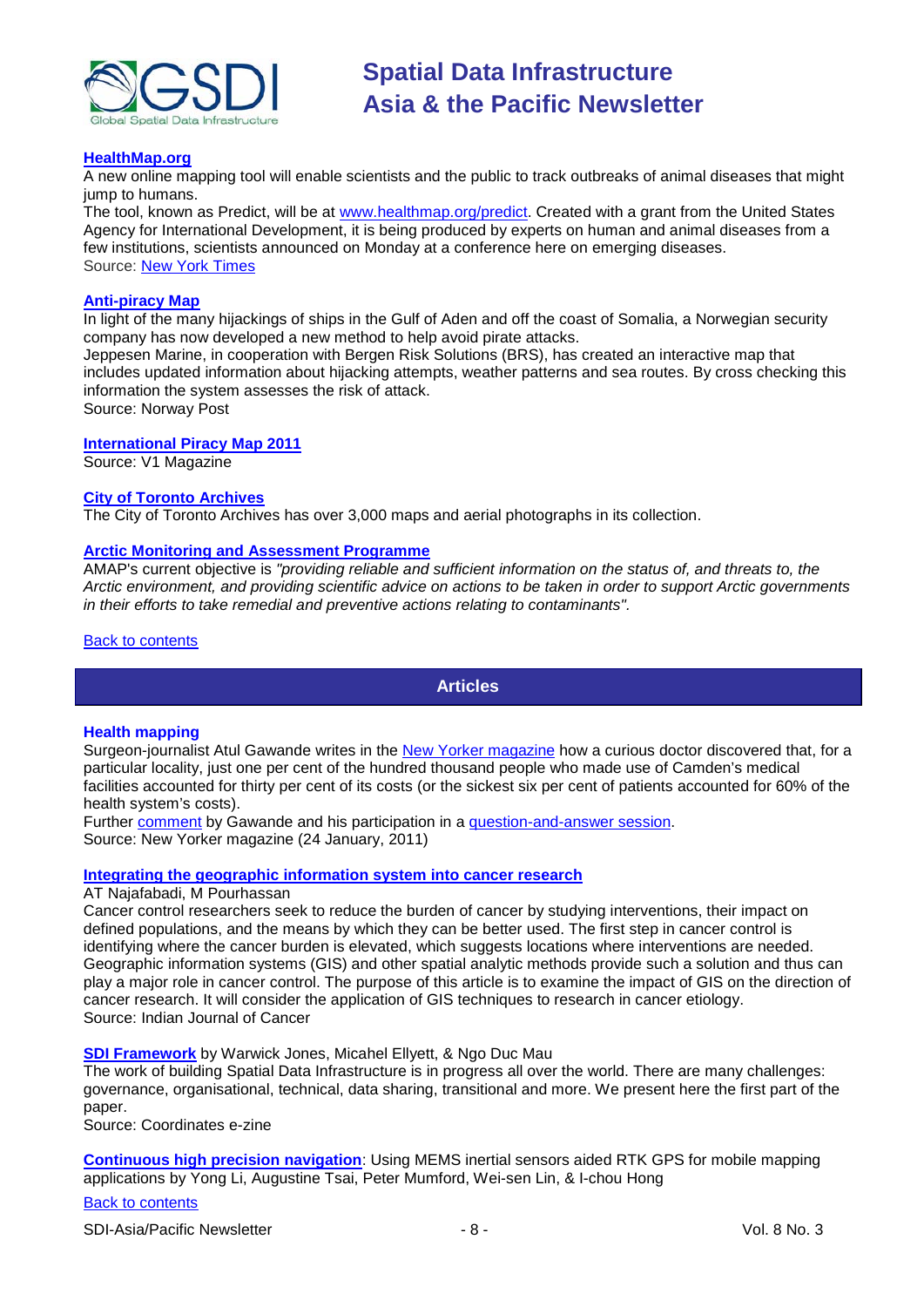

In a modern mobile mapping system, the navigation component usually consists of a GPS receiver and an inertial navigation system (INS), which can provide accurate geo-referencing to the imaging sensors [1][2]. To achieve centimetre-level positioning accuracy, RTK-GPS is a natural choice. However, RTK-GPS in urban areas suffers from frequent outages due to blockages of either the GPS signals or the reference station radio links. In addition, multipath from buildings, trees and heavy vehicles could degrade the accuracy of the GPS when the vehicle is near them.

Source: Coordinates e-zine

**[Multisystem real time precise-point-positioning](http://mycoordinates.org/multisystem-real-time-precise-point-positioning/)**: PPP is becoming an alternative for precise positioning even in real time applications by María D Laínez Samper, Miguel M Romay Merino, Álvaro Mozo García, Ricardo Píriz Nuñez, & Tsering Tashi

Nowadays, a growing number of GNSS users demand highly-accurate positioning with minimal latency. PPP is a new positioning technique providing centimeter-level error. Precise Point Positioning (PPP) processes measurements from a single user receiver, using detailed physical models and corrections, and precise GNSS orbit and clock products computed beforehand. PPP differs from other precise-positioning approaches like Real Time Kinematic (RTK) in that no reference stations are needed in the vicinity of the user. Another advantage is that since the GNSS orbit and clock products are by nature global, the PPP solutions are also global. However, it should be noted that it is possible to set up a regional PPP service using a regional network of stations. Source: Coordinates e-zine

# **[When is Enough Data](http://www.lidarnews.com/content/view/8228/136/) Enough?** by Rob Mellis

The age old question that has always plagued surveyors is "How much data is enough data?". While too much data can be a burden for downstream users, the problem of too little data is even worse. Gathering too much data increases field time, processing time and can affect the schedule for the project, especially if the end user has to filter out unneeded information. Not having enough information shortens ever tightening deadlines and budgets. This is especially true when you're forced to go back to the site and collect more information. Source: [LiDAR News](http://www.lidarnews.com/newsletter/Vol1No3.htm)

# **[Scanning For Forensic Criminal Defense Presentations](http://www.landairsurveying.com/blog/scanning-for-forensic-presentations/)**

Source: [Landair Surveying News](http://www.landairsurveying.com/blog/category/landair-surveying-news/)

# <span id="page-8-0"></span>[Back to contents](#page-0-0)

# **Books and Journals (including Videos and Web publications)**

# **Call for Papers – [Information Systems Journal, "Theorising Development and Technological Change"](http://www.isj-editors.org/?p=300) special issue**

Extended submission deadline: **2nd of May 2011**

### **Coordinates** e-zine Subscribe [here](http://mycoordinates.org/subscribe-ezine/)

Coordinates is a monthly magazine on positioning, navigation and associated technologies. It aims to broaden the canvas of the technology by taking it from the domain of experts to the realm of potential users. Coordinates is published by Centre for Geo-Information Technologies (cGIT), a Non Government Organisation (NGO) based in Delhi, India

**[Podcast: Predictions for the Geospatial Marketplace 2011](http://www.directionsmag.com/podcasts/podcast-predictions-for-the-geospatial-marketplace-2011/147722)**

### **Call for Papers –** *Computers & Geosciences* **journal**

A Call for Papers has been issued for a Special Issue of the journal *Computers & Geosciences*, with the title "towards a geoprocessing web". This special issue is to collect the current representative research in the area of Geoprocessing Web. To this aim, the Editors seek a number of high-quality research and application papers that discuss the state-of-the-art research on theoretic framework and practical implementations, and identify challenges and open issues in Geoprocessing Web. Topics of interests include, but are not limited to: Service-Oriented Architecture for the Geoprocessing Web Geoprocessing in the Grid and in the Cloud computing

Geoprocessing and Linked data

Standards and Metadata for Geoprocessing

# [Back to contents](#page-0-0)

SDI-Asia/Pacific Newsletter  $\overline{9}$  - 9 -  $\overline{9}$  - 9 -  $\overline{9}$  Vol. 8 No. 3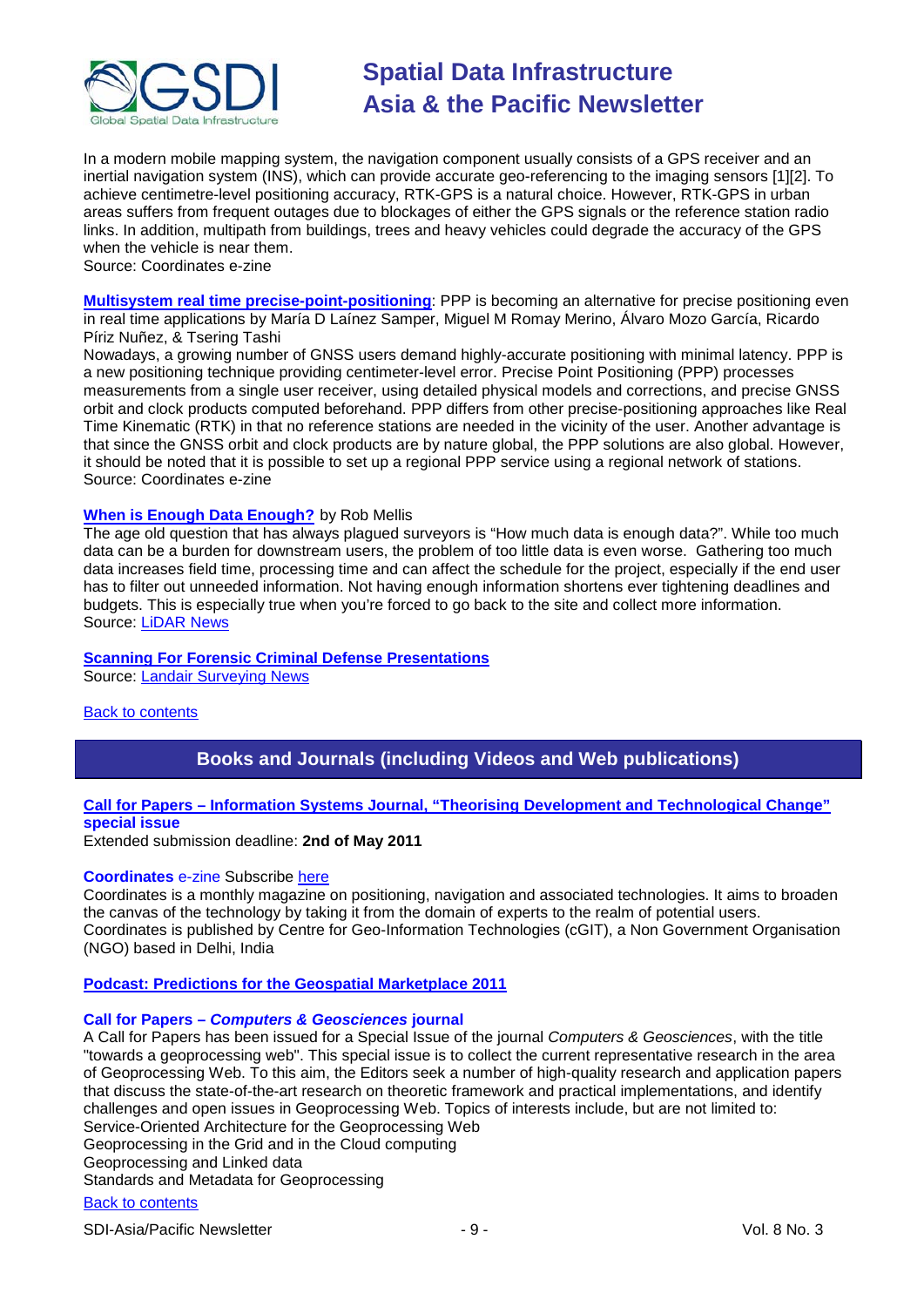

Discovery in the Geoprocessing Web Quality of Service and Service Level Agreement in the Geoprocessing Web Geoprocessing Web and the Model Web **Important Dates:** Paper submission deadline: March 15, 2011 Publication: 4th quarter of 2011 Submission Guidelines are available [here](http://ees.elsevier.com/cageo/default.asp)

# **[Mother Pelican ~ February](http://www.pelicanweb.org/solisustv07n02page1.html) 2011**

February **[LiDAR News online](http://www.lidarnews.com/)** Volume 1, Number 3 (2011) available [here](http://www.lidarnews.com/newsletter/Vol1No3.htm) February **[LiDAR News online](http://www.lidarnews.com/)** Volume 1, Number 4 (2011) available [here](http://www.lidarnews.com/newsletter/Vol1No4.htm)

**[Machine Control online](http://www.machinecontrolonline.com/)**

**[SERVIR-Africa community news -](http://www.servir.net/africa/index.php?option=com_mamblog&Itemid=54&task=show&action=all&id=0&ignorecount=1) entries posted in January 2011**

**[Piracy off the coast of Somalia is getting worse. Time to act](http://www.economist.com/node/18070160)** The Economist, Feb 3rd 2011 | from PRINT EDITION Watch our **[videographic](http://audiovideo.economist.com/?fr_story=4f9964bd27b205846587fe9b1299c62c2460644f&rf=bm)** on the recent history of piracy around the world **Comparative piracy**

Stronger states can fix piracy. With the right financial incentives, Indonesia and Malaysia did; Somalia can't **[http://audiovideo.economist.com/?fr\\_story=4f9964bd27b205846587fe9b1299c62c2460644f&rf=bm](http://audiovideo.economist.com/?fr_story=4f9964bd27b205846587fe9b1299c62c2460644f&rf=bm)**

**[American Surveyor Newsletter](http://www.amerisurv.com/newsletter/16FEB2011.htm)** (February 16, 2011)

### **[HealthMap.org](http://healthmap.org/en/)**

**[Subdividing the Land: Metes and Bounds and Rectangular Survey Systems](http://www.amazon.com/gp/product/1439827478?ie=UTF8&tag=vectmedi-20&linkCode=xm2&creativeASIN=1439827478) (2010)** by Gaby Neunzert This book defines key legal terms, examines key concepts of Metes and Bounds, the structure of the U.S. Land Survey System and offers many illustrations and tables that clearly explain the concepts.



# **[Rethinking the Power of Maps](http://www.amazon.com/gp/offer-listing/1593853661?tag=vectmedi-20&linkCode=sb1&camp=212353&creative=380553)** By Denis Wood

A contemporary follow-up to the groundbreaking *Power of Maps*, this book takes a fresh look at what maps do, whose interests they serve, and how they can be used in surprising, creative, and radical ways. Denis Wood describes how cartography facilitated the rise of the modern state and how maps continue to embody and project the interests of their creators. He demystifies the hidden assumptions of mapmaking and explores the promises and limitations of diverse counter-mapping practices today. Thought-provoking illustrations include U.S. Geological Survey maps; electoral and transportation maps; and numerous examples of critical cartography, participatory GIS, and map art. The Guilford Press, 2010, ISBN-10: 1593853661

# <span id="page-9-0"></span>[Back to contents](#page-0-0)

# **Just for Fun!**

**[CARTOGRAPHY BY THE MASSES FOR THE MASSES](http://www.onearth.org/article/mapping-the-grassroots)**



# Low-tech, low-cost mapping projects like this one in Brooklyn are becoming an invaluable scientific tool.

... for less than \$100 you can generate your own high-resolution satellite imagery. That includes the cost of a cheap digital camera and the kite or helium-filled weather balloon required to send it aloft -- although a \$2 Mylar emergency sleeping bag, or even a

trashcan liner, will work fine too. Source: OneEarth.org and [GeoSpatial World Weekly](http://www.geospatialworld.net/newsletter/weekly_newsletter/feb0711.htm)

# [Back to contents](#page-0-0)

SDI-Asia/Pacific Newsletter  $\sim$  10 - 10 - Vol. 8 No. 3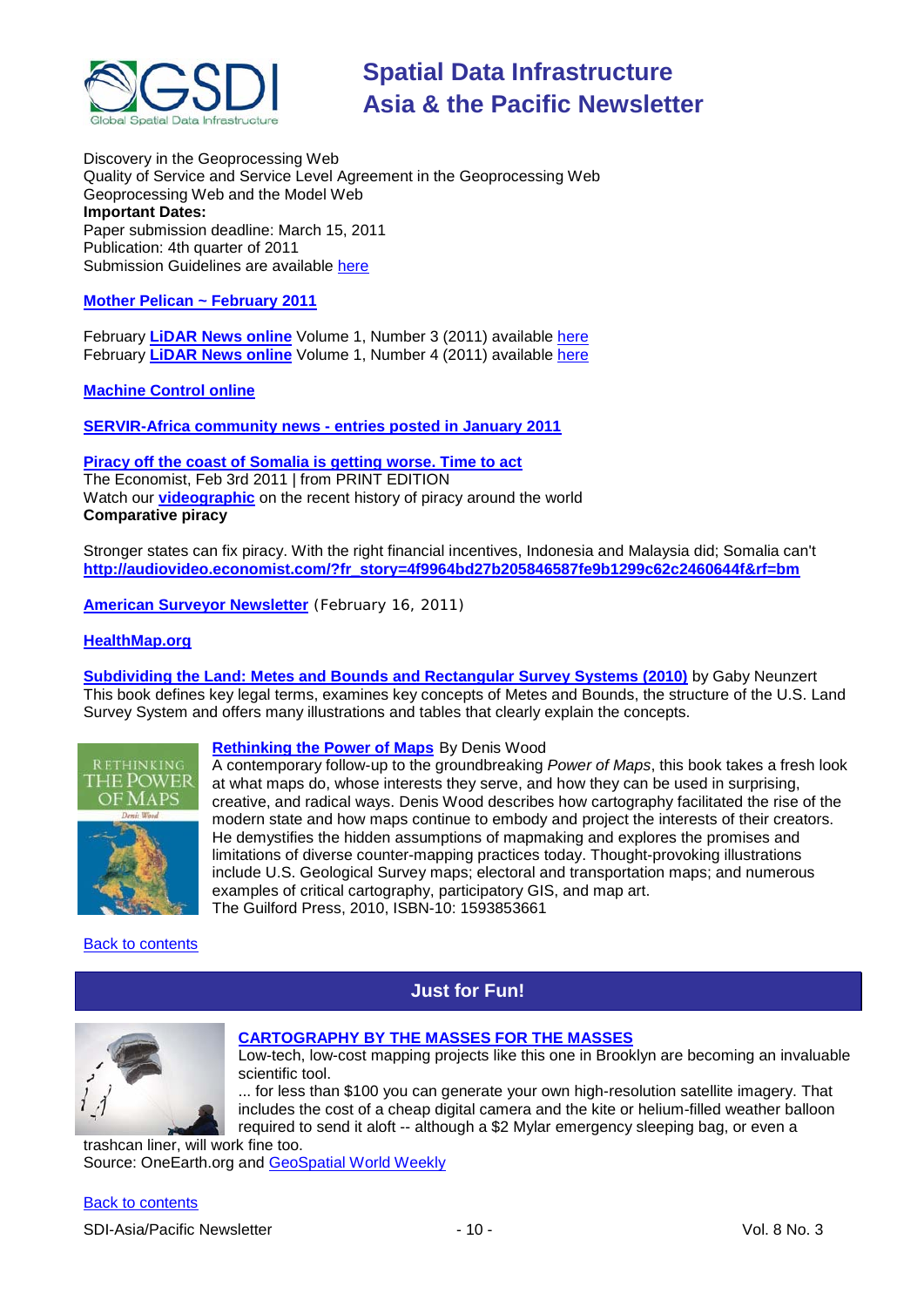

**Queensland Floods video**. – widely watched video filmed during the recent Queensland floods illustrates the power of fast moving water! Also available from [here](http://andjohsemail.blogspot.com/2011/01/fitzroy-river-culvert-qld-collapsing.html) and [here.](http://andjoh.posterous.com/a-fitzroy-river-culvert-qld-collapsing-bridge)

## **[Counting the crowds in Cairo](http://blogs.wsj.com/numbersguy/counting-the-crowds-in-cairo-1035/)**

Wall Street Journal blogger "The Numbers Guy" describes the inexact science of estimating crowd size. Thanks to Ross Johnson for this item

### **River Maps**

Cartographer Daniel Huffman has created a [series of maps](http://somethingaboutmaps.wordpress.com/river-maps/) based on the iconic "London Underground" style. The Mississippi River is shown on the right. Source: [Directions Magazine](http://www.directionsmag.com/newsletters/view/dm-news-tuesday-february-15-2011-podcast/164347)





# **[First U.S. map \(ca 1784\)](http://www.washingtonpost.com/wp-dyn/content/article/2011/01/30/AR2011013003337.html)**

The first map of the United States, created in 1784, has been purchased for the record price of \$1.8 million by Washington philanthropist David M. Rubenstein, who is lending it to the Library of Congress.

Source: Washington Post and [Geospatial World Weekly](http://www.geospatialworld.net/index.php?option=com_imageoftheweek&view=managetemplate&id=19&Itemid=139&year=2011) "Image of the Week"

# **[Please help us compile the Big Mac index](http://www.economist.com/blogs/newsbook/2011/02/burgernomics)**

*The Economist's* Big Mac index seeks to make exchange-rate theory more digestible. It is arguably the world's most accurate financial indicator to be based on a fast-food item. (Here is a brief [explanation](http://www.economist.com/markets/bigmac/about.cfm) and [video clip.](http://www.economist.com/media/audio/burgernomics.ram)) Source: The Economist

## <span id="page-10-0"></span>[Back to contents](#page-0-0)

# **Training Opportunities**

### **The Expanding Geomatics Program at OSU: A Student's Perspective**

As a graduate student at Oregon State University - OSU, who is relatively new to the field of Geomatics, there are several key things that have really impressed the author. The availability of powerful software and high-tech hardware platforms are enhancing an essential, but somewhat ponderous discipline with modern, rich new tool sets. These expanded capabilities present a vista of cross-discipline applications in engineering, business, and decision-making policies. It was the combination of these two elements that made the Oregon State University [Geomatics Engineering](http://cce.oregonstate.edu/geomatics/) program so attractive.

# Source: [Lidar News](http://www.lidarnews.com/content/view/8254/)

# **[Summer School "Advanced Spatial Data Infrastructures \(SDI\)"](http://www.spatialist.be/)**, Leuven, Belgium, July 2011<br>1. Advanced SDI-**Management** course (4-8 July 2011). The main objective of this course is

- 1. Advanced SDI-**Management** course (**4-8 July 2011**). The main objective of this course is to get the basic knowledge, skills and attitude regarding the management of spatial data infrastructures (SDIs). Target group: (Potential) SDI-managers who did not yet start or have just commenced managing SDI-related issues.
- 2. Advanced SDI-**Professional** course (**7-15 July 2011**). The main objective of this course is to enhance the SDI-knowledge, improve the SDI-skills and to form a personal attitude to SDI-development. Target group: SDI-practitioners who already have some experiences, and would like to share them with others.

Contact [Abbas Rajabifard](mailto:abbas.r@unimelb.edu.au) or [Joep Crompvoets](mailto:joep.crompvoets@soc.kuleuven.be)

### **[Master program on Space Technology Application for APSCO member states](http://www.apsco.int/crudgeCont.aspx?news_id=11090)**

Master program on Space Technology Application (MASTA 2011) for APSCO member states Based on the agreement between Asia-Pacific Space Cooperation Organization (APSCO) and Beihang University of China, the APSCO has announced the "MASTA 2011 Master Program on Space Technology Applications (Satellite Communications)" for studying at Beihang University.

The APSCO would like to invite participants from its Member States to this Master Course. The APSCO Secretariat will evaluate and forward the applications with recommendation to get the full scholarships excluding the Flight Expense. However, APSCO will cover the most direct, economy class, round trip, international air ticket for each participant from its Member States those are going to take part in the MASTA Program and thesis defense if it is requested.

# [Back to contents](#page-0-0)

SDI-Asia/Pacific Newsletter  $\sim$  11 - 11 - Vol. 8 No. 3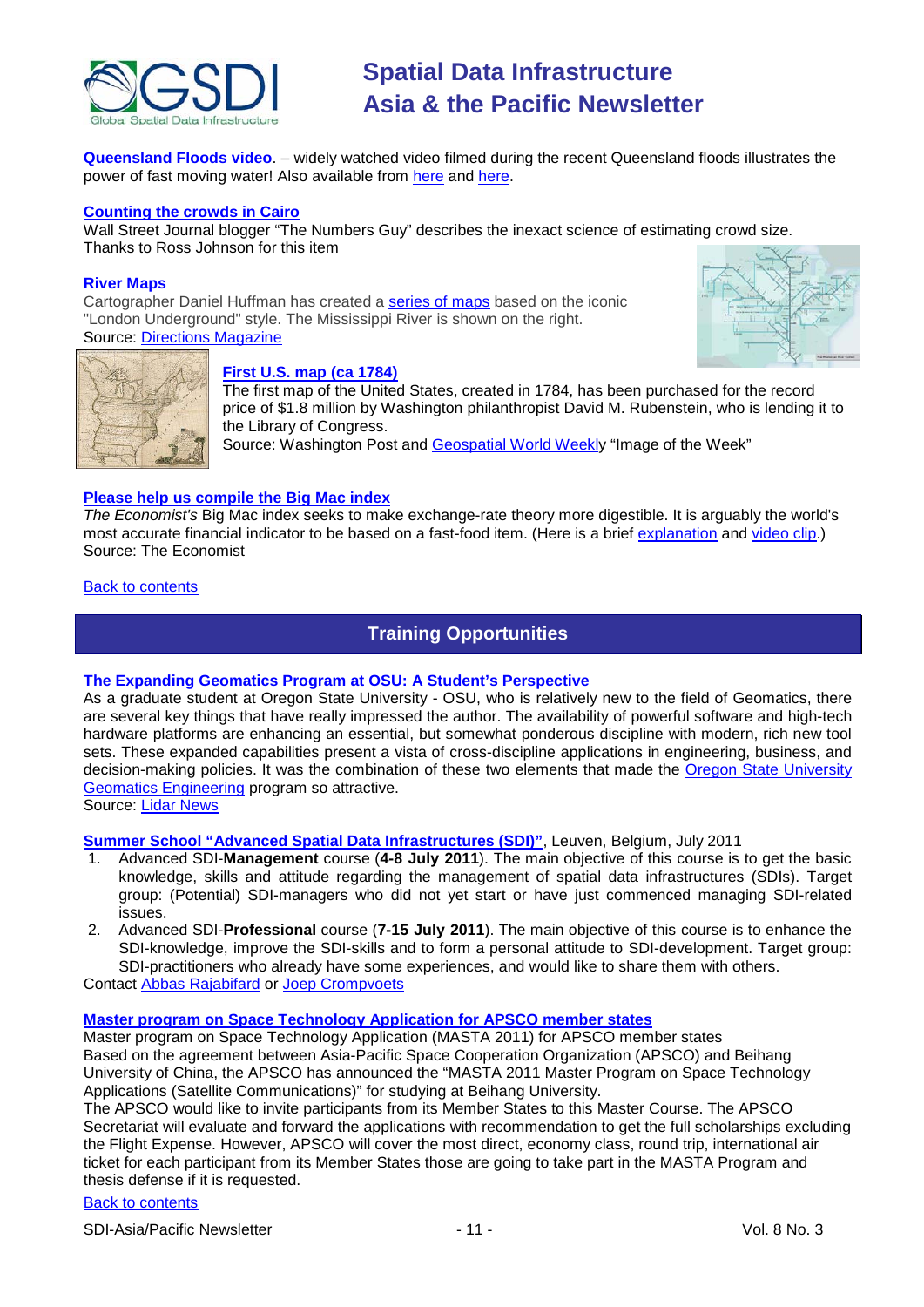

Member States should nominate the participant(s), have them fill out an Application Form, and then send it with all necessary supporting documents to the APSCO Secretariat to the contact person: Md. Abdus Salam, Senior Official, Department of Education and Training and Database Management, Asia-Pacific Space Cooperation Organization (APSCO), Address: Building 13 & 14, Section 3, No. 188, South West Fourth Ring, Fengtai District, Beijing 100070, China Tel: 86 10 6370 2677 Ext. 402, Fax: 86 10 6370 2286, [E-mail](mailto:salam@apsco.int) no later than March 15, 2011.

## **ESRI offering technical certification**

ESRI offers a technical certification program for their software. The ESRI Technical Certification Program will recognize people skilled in desktop, developer, and enterprise use of ESRI technology. Earning a certification will mean an individual possesses a high level of technical expertise using ESRI software. Starting in January of 2011, certification will be offered for the following: ArcGIS Desktop Associate, ArcGIS Desktop Professional, Web Application Developer Associate, Enterprise Geodatabase Management Associate, and Enterprise Administration Associate. Eight more certifications will be offered later next year and in 2012. Certification will be accomplished by taking a two-hour exam consisting of 90-95 multiple choice questions and will be offered in English only. The test will be available at 5,000 locations in 165 countries.

Registration opens January 17, 2011.

More about ESRI's [Technical Certification Program](http://training.esri.com/certification/) Source: GISLounge

*Directions Magazine* [Webinars](http://www.directionsmag.com/webinars/) (Web Seminars)

# **Upcoming MashUps Event – NSW Australia**

SSSI NSW committee will be hosting a professional evening in early 2011 for those wishing to learn more about spatial "mash ups". The structure will be similiar to the twilight evening ISNSW series which you may already be familiar with. The event will be chaired by committe member [Jose Diacono](mailto:jose.diacono@communica.com.au) so all enquries should be directed to her. The event is currently being planned with several speakers from a range of government, private and university sectors already on board.

The date will be advertised on the SSSI events calender [website.](http://www.sssi.org.au/)

[Thanks to Ross Johnson of the *Surveying and Spatial Sciences Institute (SSSI)* NSW Committee for this item]

### **OpenGeo Releases Training Courses Under Creative Commons**

At the Free and Open Source Software for Geospatial (FOSS4G) conference in Barcelona this past week, OpenGeo announced the availability of its training materials online, licensed under the Creative Commons Share-Alike With Attribution license. Introductory workshops on the PostGIS spatial database, OpenLayers web mapping library, and the GeoServer map and feature server are all available [online.](http://www.workshops.opengeo.org/)

**[Vexcel Imaging Web Events \(Webinars\)](http://www.microsoft.com/ultracam/en-us/WebEvents.aspx) -** including past webinars

**[Seven Day Training Workshop On Geographic Information Science and Technology](http://www.asmmag.com/features/feature/report-seven-day-training-workshop-on-geographic-information-science-and-technology-2801540)** by Jiwan Rawat The Geographic Information Science, also known as GI Science, is a newly emerging discipline of applied sciences. GI Science is concerned with the collection or capture of spatial data by such methods as satellite remotely sensed images, aerial photographs, Global Positioning System (GPS), Light Detection and Ranging (LIDAR) maps and surveys of people. GI Science is advanced version of Information Technology (IT) and Information Communication Technology (ICT) which provide quick data with digital maps. Source: Asian Surveying and Mapping

<span id="page-11-0"></span>[Back to contents](#page-0-0)

# **Funding Opportunities, Awards, Grants**

### **[Master's and Doctoral opportunities in remote sensing -](http://www.csir.co.za/recruitment/NRE_Meraka_Nov.php) CSIR NRE and Meraka Institute – Pretoria**

### **African Research Grants programme issues** first call for proposals

[Back to contents](#page-0-0) The African Union (AU) Research Grants programme, a project under the Africa–EU partnership has announced its [first call for proposals.](http://www.africahrst.org/stict/rgp/call2011.aspx) The AU is seeking proposals that focus on post-harvest and agriculture, renewable and sustainable energy, and water and sanitation in Africa. It is expected that the move will foster the

# SDI-Asia/Pacific Newsletter  $\sim$  12 - 12 - Vol. 8 No. 3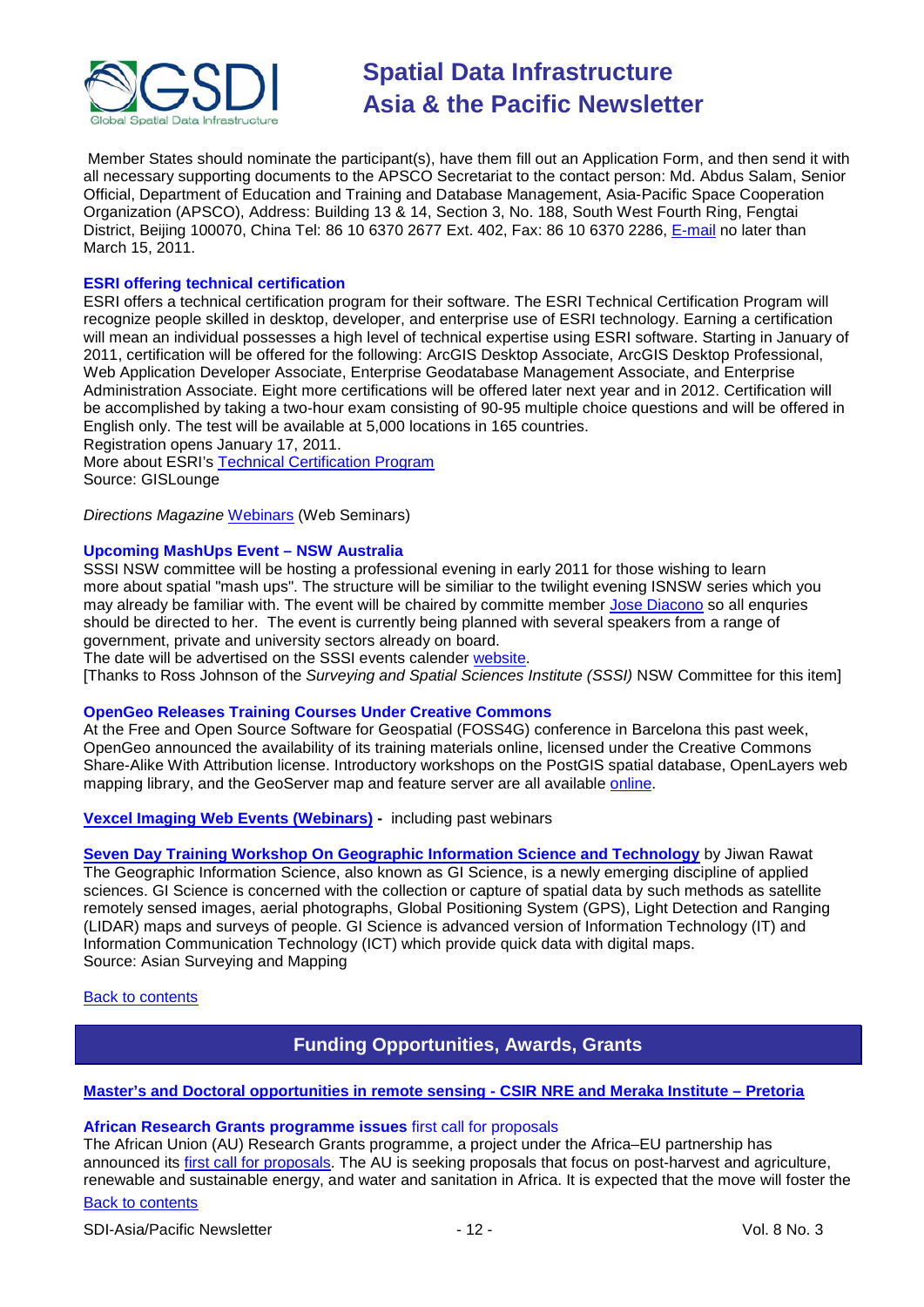

implementation of Africa's Science and Technology Consolidated Plan of Action, and ensure more involvement from African scientists in solving the continent's problems. **Deadline**: 30 April 2011.

# **International Conservation Mapping Competition**

Esri and the Society for Conservation GIS (SCGIS) have announced the International Conservation Mapping Competition. The competition is open to all nonprofit conservation groups and the individuals who support them. A total of \$10,000 in prize money will be awarded in the following categories.

- Grand Prize: Best exemplification of conservation mapping
- Best Traditional Cartography: Best design and art in a static map (hard copy or online)
- Best Interactive Web Map: Best design and usability in an interactive web map
- Best Use of Science: Best design and impact in presenting challenging scientific concepts
- Best Societal Impact: Most compelling impact on society
- Best Innovation: Most creative use of mapping tools to communicate a conservation message

Submitted maps must be created using Esri GIS and be accompanied by an essay describing the map. The deadline for submissions is March 15, 2011. The accepted maps will be displayed with SCGIS and the Society for Conservation Biology at the **Esri International User Conference**, July 11-15, 2011, in San Diego, USA. More information about the competition: [www.esri.com/conservation-competition.](http://www.esri.com/conservation-competition) Source: ESRI.com [Thanks to Wonkug Baek for this item]

### **[IBM annnounces new grant program to create smarter cities](http://www.smartercitieschallenge.org/)**

IBM has inaugurated the Smarter Cities Challenge, a competitive grant program through which IBM will award a total of \$50 million worth of technology and services to a hundred municipalities across the globe.

Over the next three years, IBM will send top experts to those cities that have made the strongest case for participating in the Smarter Cities Challenge. IBM consultants will immerse themselves in local issues involving the administration of healthcare, education, safety, social services, transportation, communications, sustainability, budget management, energy, and utilities.

Following the November 2010 program launch, applications will be accepted annually, with **the first cycle closing December 31, 2010.**

Thanks to Kate Lance for this item

# **Bentley's 2011 Student Design Competition Call for Submissions Now Open**

The Bentley Student Design Competition is now accepting nominations for 2011. Students or teams (not to exceed 3 team members) may nominate their project in one of the categories, at their scholastic level, listed on the Bentley [website.](http://www.bentley.com/en-US/Corporate/News/Quarter+3/2011+Submissions.htm?BI=homepage&v=news+submissions)

### **The deadline is March 18, 2011.**

<span id="page-12-0"></span>**[Back to contents](#page-0-0)** 

# **Employment Opportunities**

### **[France –](http://jobs.gislounge.com/gis-specialist-serbia/) Serbia**

Groupe FIT [\(www.groupe-fit.fr\)](http://www.groupe-fit.fr/) and Memoris [\(www.memoris.fr\)](http://www.memoris.fr/) are actively seeking a High-level GIS Specialist acting as team Leader for our project based in Serbia. This is a 150 days assignment, mainly based in Serbia (115 days) which will support the implementation of a full fledge corporate GIS for a Energy and Mining Sector public administration Company. Further information available from [here](http://jobs.gislounge.com/gis-specialist-serbia/)

#### **Spatial Jobs Online (Australia) Because of tight application closing dates the editors provide these websites for employment seekers to access directly:** <<http://www.spatialjobs.com.au/> > and

< [http://www.GISjobs.com.au](http://www.gisjobs.com.au/) >

### **Looking for a GIS - Geomatics Job in Canada?**

Here are some links: 1) [Geomatics Canada Job Site;](http://geomaticscanada.com/jobs.cfm) 2) [GeographyJobs.ca;](http://www.geographyjobs.ca/) 3) [GoGeomatics Canada;](http://canada.gogeomatics.net/frmHome.aspx) 4) [Geomatics Employment Center](http://gisjobs.ca/)

Source: V1 Magazine

[Back to contents](#page-0-0)

SDI-Asia/Pacific Newsletter  $\sim$  13 - 13 - Vol. 8 No. 3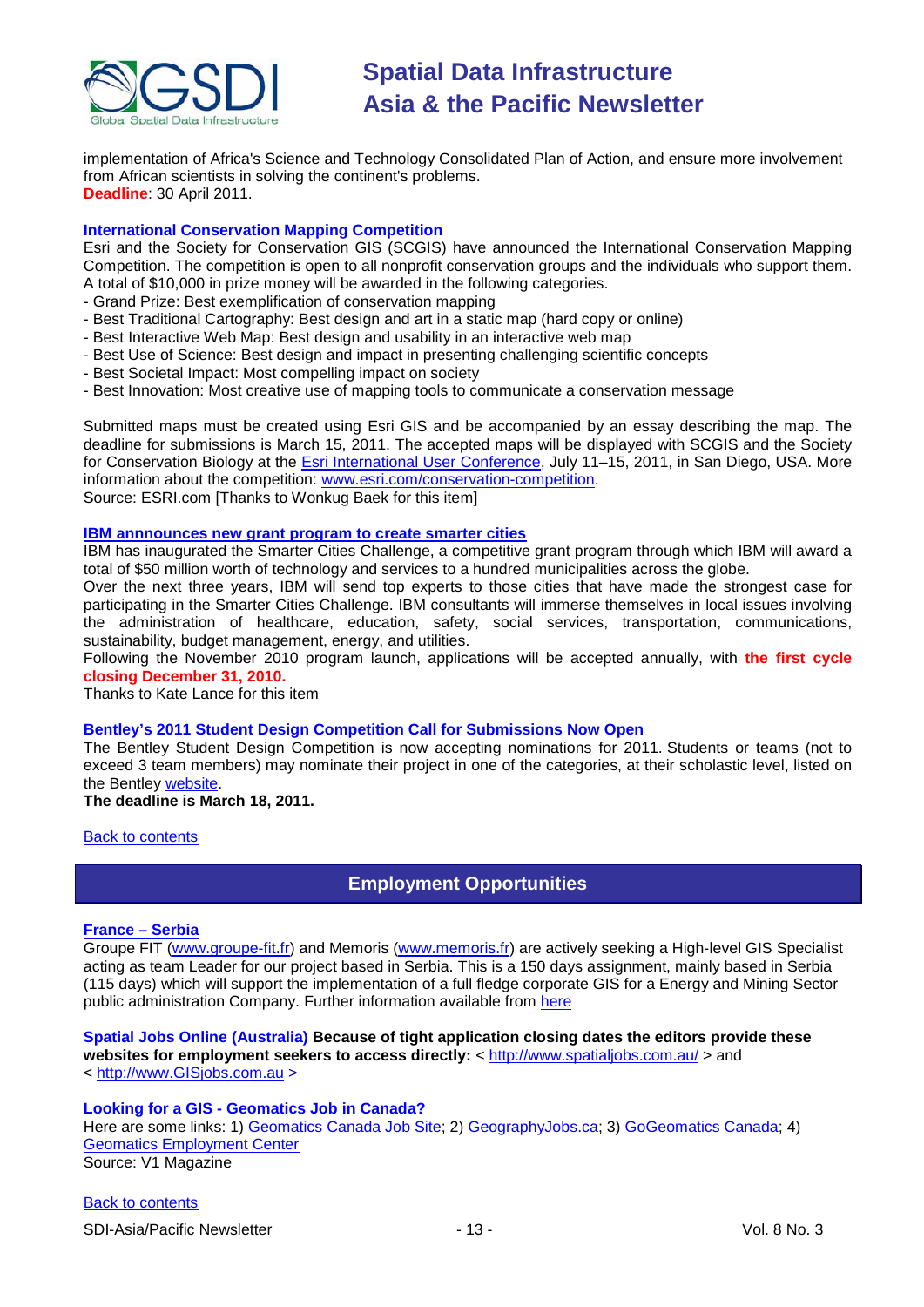

A Complete list of GIS/RS/CAD/AM-FM Service Firms, Groups and Organizations in India is available from [here](http://www.gisinindia.com/index.php?n=India.GISCompanies)

### **URISA conducting GIS professionals salary survey**

US Urban and Regional Information Systems Association (URISA) is conducting the 2010-2011 Salary Survey for IT and GIS Professionals. Similar to the salary surveys from 2003 and 2007, the survey will provide current information related to salary and responsibilities by employer type, geographic location and professional GIS experience. This year's survey will also provide information on how department sizes have changed, how organisations are utilising the latest technology and professional certification. The purpose for collecting this information is to provide GIS and IT Professionals and hiring managers with insight on the current state of the job market in order to make more informed decisions regarding employment. The survey is open to all GIS and IT Professionals and is available at [http://www.urisa.org/2010\\_salary\\_survey.](http://www.urisa.org/2010_salary_survey)

Source: URISA.org [Thanks to Wonkug Baek for this item]

### <span id="page-13-0"></span>[Back to contents](#page-0-0)

# **Conference Proceedings**

# **The 20011 MERIT lecture, The Geospatial Revolution, The University of Melbourne, 24 February, 2011**

David J. COWEN, Distinguished Professor Emeritus, Department of Geography, University of South Carolina delivered the 2011 MERIT (Melbourne Engineering Research Institute) Visiting Scholar Lecture on Monday 24th January 2011.

He is currently a member of the National Geospatial Advisory Committee, a member of the NRC Board on Earth Sciences and Resources, and a National Associate of the National Academy of Sciences. Between 2000 and 2006 he chaired the Mapping Science Committee of the National Research Council and recently chaired the NRC Study Committee "Land Parcel Databases: A National Vision". He is the 2005 recipient of the ESRI Lifetime Achievement Award in GIS.

The 20011 MERIT lecture, **The Geospatial Revolution**, can be viewed [here](http://www.csdila.unimelb.edu.au/people/PeopleFiles/DavidCowen/DavidCowenV2.pdf) as a PDF file (Note that the PowerPoint presentation is 77 mB), Also an [Audio only](http://qtlisten.lecture.unimelb.edu.au/download-media/Sem018/1101241555Sem01812500101488059.mp3) (18 mB) file is available. A smaller streaming audio file (9.6 mB) is also available [here.](http://harangue.lecture.unimelb.edu.au/Lectopia/Lectopia.lasso?ut=721&id=101488)

# Also available in **Quicktime movie mp4 format** (23.1 mB).

During the lecture, Prof Cowen referred to [Geospatial Revolution](http://geospatialrevolution.psu.edu/) videos produced by Penn State University (of which Episodes #1 and #2 have aired with the remaining Episodes #3 and #4 scheduled for broadcast on March 1 and April 19). The lecturer also referred to **The Changing Geospatial Landscape**, a Report of the National Geospatial Advisory Committee (January 2009).

#### **[6th gvSIG Conference](http://jornadas.gvsig.org/comunicaciones/reports)**

The videos of the report sessions and workshops at the 6th gvSIG Conference, that were held the first week of December 2010, are now available.

# **Live webcasting of [Geospatial World Forum 2011](http://www.geospatialworld.net/index.php?option=com_content&view=article&id=21376&Itemid=2130)**

**[GeoSpatial World Weekly](http://www.geospatialworld.net/newsletter/weekly_newsletter/jan2411.htm)**, vol 7, issue 4 (January 24) special **Geospatial World Forum 2011** issue.

**Knowledge Cities World Summit (Melbourne, 16-9 November 2010) [KCWS 2010 Conference](http://www.melbourneknowledgesummit.com/portals/14/proceedings/summit-proceedings.html) (36 mB)** Individual papers may be accessed [here.](http://www.melbourneknowledgesummit.com/portals/14/proceedings/papers.html)

**[Proceedings](http://wgrass.media.osaka-cu.ac.jp/gisideas10/papers.php?first_letter=all) of the International Symposium on GeoInformatics for Spatial-Infrastructure Development [in Earth and Allied Sciences \(GIS-IDEAS 2010\)](http://wgrass.media.osaka-cu.ac.jp/gisideas10/)**, 9-11 December 2010, Hanoi, Vietnam

According to the Organizing Secretary of GIS-IDEAS 2010, Prof. Venkatesh Raghavan, Osaka City University. "the conference attracted 120 participants -- 33 from overseas (Japan, Germany,USA, Switerzland, Taiwan). and 87 from Vietnam.

The [conference program](http://wgrass.media.osaka-cu.ac.jp/gisideas10/schedule.php) is available (some last minutes changes are not reflected in the schedule) Proceedings of full-papers and abstracts are [available online.](http://wgrass.media.osaka-cu.ac.jp/gisideas10/papers.php?first_letter=all)

Thanks to Kate Lance for this item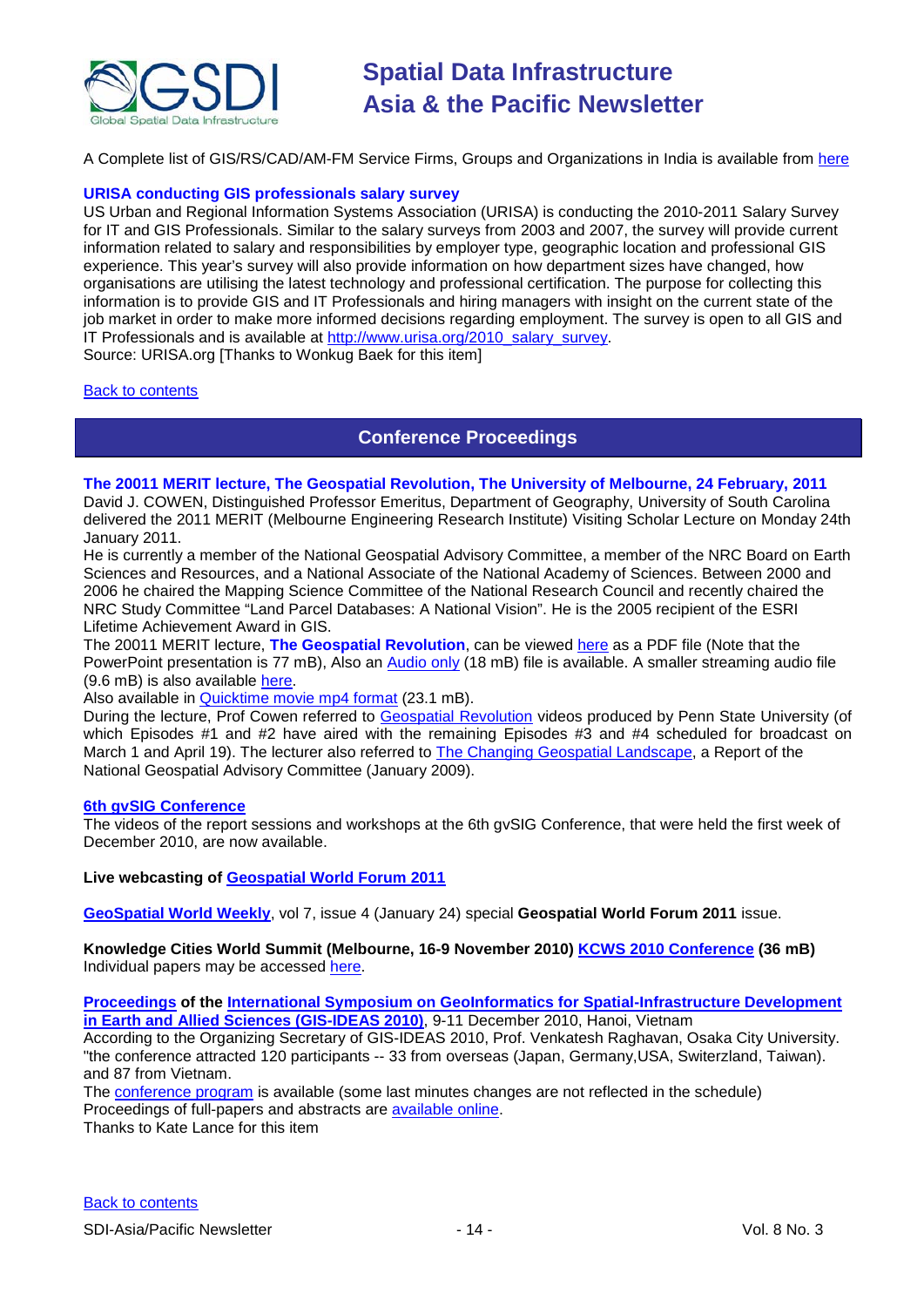

# **[6th gvSIG Conference](http://jornadas.gvsig.org/comunicaciones/reports) - Reports, posters and articles**

Presentations, posters and articles presented during the 6th gvSIG Conference attended by ~ 500 persons taking in the "Knowledge for change" theme.

The magazine *Open Planet 4*, the Live-DVD given during the Conference, and videos of presentations and workshops will be published soon.

#### <span id="page-14-0"></span>[Back to contents](#page-0-0)

# **Conferences, Events**

For upcoming events of global or major international interest, please visit the [upcoming conference list o](http://gsdi.org/events/upcnf.asp)n the GSDI website – as this conference list will be reserved for conferences within or with specific interest to the Asia Pacific Region.

#### **The editors welcome news of conferences & events from the newsletter subscribers**

#### **[Call for Expression of Interest to host AARSE 2014 and future Conferences](http://lists.gsdi.org/pipermail/sdi-africa/2010-November/001135.html)**

Call for Expression of Interest to host the 10th biennial International Conference of the African Association of Remote Sensing of the Environment (AARSE) in October 2014 and future Conferences. The 9th conference will be held in Morocco in October 2012.

| <b>Date</b>               | <b>Location</b>              | <b>Event</b>                                                                                                                                                                                                                                                                                                                                                                                                                  |
|---------------------------|------------------------------|-------------------------------------------------------------------------------------------------------------------------------------------------------------------------------------------------------------------------------------------------------------------------------------------------------------------------------------------------------------------------------------------------------------------------------|
| <b>March 2011</b>         |                              |                                                                                                                                                                                                                                                                                                                                                                                                                               |
| $3-4$ <sup>th</sup> March | Kyoto, Japan                 | <b>Web &amp; Wireless Geographical Information Systems - Japan</b><br>Email: froehlich@FTW.at                                                                                                                                                                                                                                                                                                                                 |
| $7 - 9$ March             | Valencia, SPAIN              | 5th International Technology, Education and Development<br><b>Conference (INTED2011)</b><br><b>Contact</b>                                                                                                                                                                                                                                                                                                                    |
| $8 - 9$ March<br>"NEW"    | Brisbane,<br>Australia       | <b>GIS in Mining &amp; Exploration 2011</b>                                                                                                                                                                                                                                                                                                                                                                                   |
| $10 - 11$ March<br>"NEW"  | Hamburg,<br>Germany          | GeoViz, Hamburg 2011                                                                                                                                                                                                                                                                                                                                                                                                          |
| 15 - 18 March             | Moscow, Russia               | Geoform+ 2011 / Cartography, Geodesy, Navigation, and<br><b>Geospatial technology</b>                                                                                                                                                                                                                                                                                                                                         |
| 16 - 18 March<br>"NEW"    | Tokyo, Japan                 | 5th GEOSS Asia-Pacific Symposium to focus on data sharing<br>Entitled "Towards the Establishment of Data Sharing and<br>Integration in the Asia-Pacific Region". The four parallel sessions<br>will address the Asian Water Cycle Initiative (AWCI), the Asia-<br>Pacific Biodiversity Network (AP-BON), Forest Carbon Tracking,<br>and Ocean Observations and Climate. For more information, visit<br>the Symposium website. |
| 21 - 24 March             | Houston, USA                 | <b>SPAR International 2011</b><br>Contact: Linda McLaughlin, Program Manager                                                                                                                                                                                                                                                                                                                                                  |
| $23 - 25$ March           | Enschede,<br>The Netherlands | <b>1st Conference on Spatial Statistics 2011</b>                                                                                                                                                                                                                                                                                                                                                                              |
| 25 - 27 March             | Bilbao, Spain                | 7th International Conference on Technology, Knowledge and<br><b>Society</b><br>Contact<br>The deadline for the call for papers has closed.<br>Alternative website                                                                                                                                                                                                                                                             |
| 28 - 29 March             | Canberra,<br>Australia       | 100 Years of National Topographic Mapping                                                                                                                                                                                                                                                                                                                                                                                     |
| <b>April 2011</b>         |                              |                                                                                                                                                                                                                                                                                                                                                                                                                               |
| 10 - 15 April             | Sydney, Australia            | 34th International Symposium on Remote Sensing of<br><b>Environment (ISRSE)</b>                                                                                                                                                                                                                                                                                                                                               |
| 11-13 April               | Munich,<br>Germany           | Joint urban remote sensing event                                                                                                                                                                                                                                                                                                                                                                                              |
| <b>12-16 April</b>        | Seattle, USA                 | <b>AAG Annual Meeting</b>                                                                                                                                                                                                                                                                                                                                                                                                     |

# [Back to contents](#page-0-0)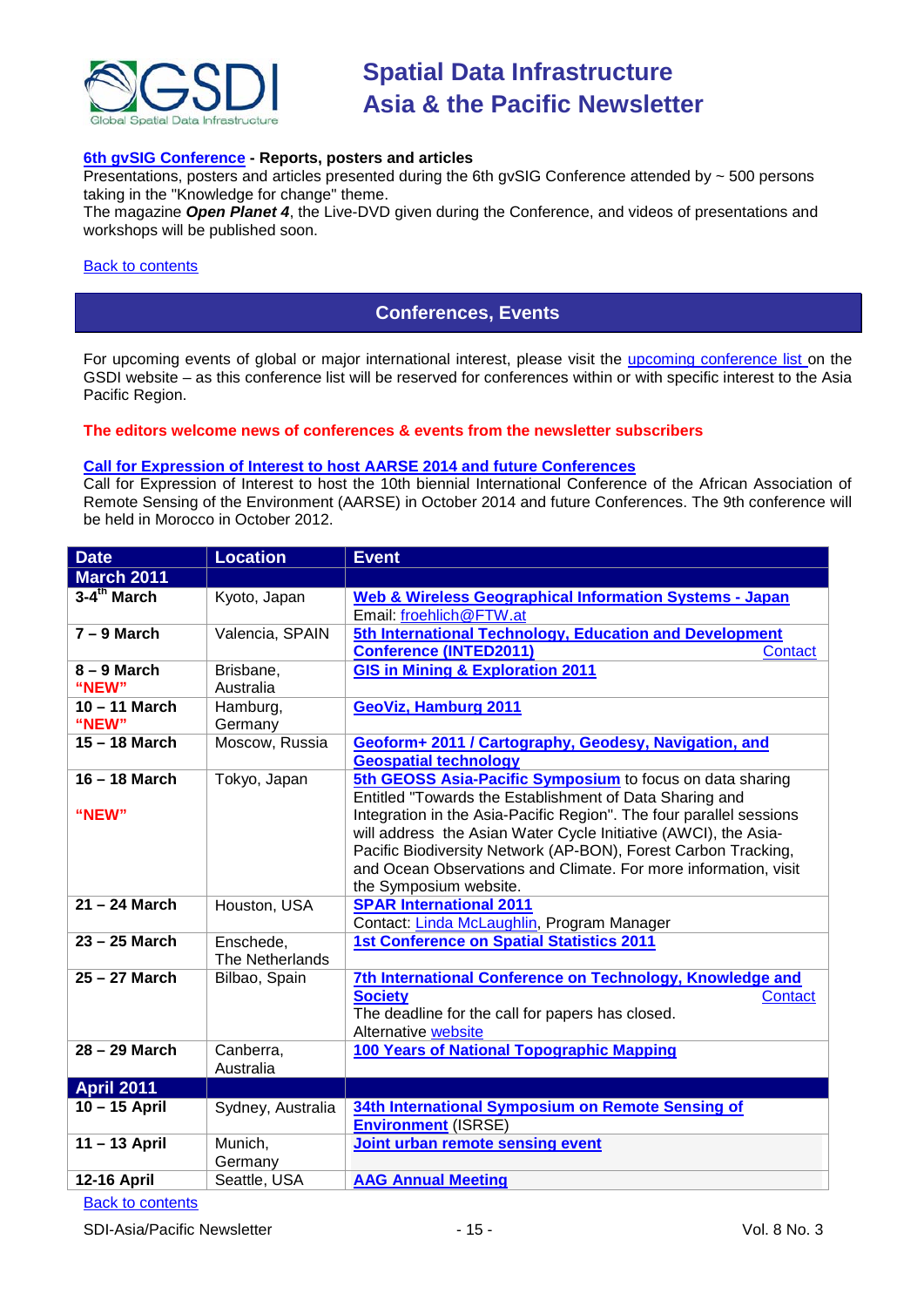

| <b>13-15 April</b>                  | Moscow, Russia                                | V Anniversary International Conference "Remote Sensing - the<br><b>Synergy of High Technologies"</b>                                                                                                                                                                                                                                                                                                                                                                                                                                                                                                                                                                                                                                                                                                                                                                                                                                                                                                             |
|-------------------------------------|-----------------------------------------------|------------------------------------------------------------------------------------------------------------------------------------------------------------------------------------------------------------------------------------------------------------------------------------------------------------------------------------------------------------------------------------------------------------------------------------------------------------------------------------------------------------------------------------------------------------------------------------------------------------------------------------------------------------------------------------------------------------------------------------------------------------------------------------------------------------------------------------------------------------------------------------------------------------------------------------------------------------------------------------------------------------------|
| <b>17-19 April</b><br><b>\"NEW"</b> | Doha, Qatar                                   | 7 <sup>th</sup> Annual Middle East conference & Exhibition on Geospatial<br><b>Technology &amp; Applications</b><br><b>Contact</b>                                                                                                                                                                                                                                                                                                                                                                                                                                                                                                                                                                                                                                                                                                                                                                                                                                                                               |
| 19-21 April                         | Santa Clara,<br>California                    | <b>Where 2.0</b>                                                                                                                                                                                                                                                                                                                                                                                                                                                                                                                                                                                                                                                                                                                                                                                                                                                                                                                                                                                                 |
| <b>24-26 April</b>                  | Khobar, Eastern<br>Province,<br>Saudi Arabia. | <b>The Sixth National GIS Symposium in Saudi Arabia</b>                                                                                                                                                                                                                                                                                                                                                                                                                                                                                                                                                                                                                                                                                                                                                                                                                                                                                                                                                          |
| <b>May 2011</b>                     |                                               |                                                                                                                                                                                                                                                                                                                                                                                                                                                                                                                                                                                                                                                                                                                                                                                                                                                                                                                                                                                                                  |
| $3 - 8$ May                         | Antalya, Turkey                               | Gi4DM 2011 - GeoInformation for Disaster Management.<br>Contact<br>Full papers for Proceedings are required by March 31, 2011                                                                                                                                                                                                                                                                                                                                                                                                                                                                                                                                                                                                                                                                                                                                                                                                                                                                                    |
| 10-13 May                           | Lakewood, Colo.,<br><b>USA</b>                | <b>USGS holds National Map Users Conference</b><br>The U.S. Geological Survey's (USGS) National Geospatial Program<br>(NGP) and the Office of Enterprise Information announced The<br>National Map (TNM) Users Conference, and the Geographic<br>Information Science Workshop to be held May 10-13, 2011 in<br>Lakewood, Colo. According to the announcement, this inaugural<br>event will assemble a wide range of participants including<br>scientists, managers and geospatial professionals from<br>government, industry, academia and other organizations. A goal of<br>TNM UC is to share accomplishments and progress, acknowledge<br>best practices, and exchange innovative ideas concerning The<br>National Map in supporting science initiatives. The role of the GIS<br>Workshop will be learning specific techniques for using GIS in<br>support of science. Interactive dialog will be encouraged through<br>panel and lightning sessions, poster presentations, workshops, and<br>demonstrations. |
| 12-13 May                           | Isle of Capri, Italy                          | <b>Workshop on Global Scientific Data Infrastructures: the big</b><br>data challenges<br>This Workshop will be held at the "Hotel La Palma" in the island of<br>Capri, Italy.<br><b>Registration</b><br>The participation is free and the organizers will be able to offer the<br>coffee-breaks, working lunches, and a social dinner. The<br>participants have to cover their own travel and lodging expenses.<br>To register to the Workshop, fill in the online form.<br>Upon registration, you will receive an email confirmation message.<br>Registration for the workshop is limited by the venue capacity. Early<br>registration is strongly recommended.<br><b>Deadline</b> for receiving the registration form: 12 March 2011.<br>Organizing Committee - Costantino Thanos, CNR--ISTI, Italy<br>and Yannis Ioannidis, University of Athens, Greece<br>Secretariat support - Catherine Bosio, CNR---ISTI, Italy                                                                                          |
| $18 - 22$ May                       | Marrakech,<br>Morocco                         | <b>FIG Working Week</b>                                                                                                                                                                                                                                                                                                                                                                                                                                                                                                                                                                                                                                                                                                                                                                                                                                                                                                                                                                                          |
| "NEW"                               |                                               |                                                                                                                                                                                                                                                                                                                                                                                                                                                                                                                                                                                                                                                                                                                                                                                                                                                                                                                                                                                                                  |
| $19 - 20$ May<br>"NEW"              | Almaty,<br>Kazakhstan                         | <b>Annual Central Asia GIS Conference - GISCA 2011</b><br><b>Geoinformatics: Managing Environment, Resources and Risk</b><br>March 1 - Submission of abstracts (min 500 words)<br>April 1 - Notification of acceptance<br>May 1 - Fully formatted copy of full papers uploaded (see authoring<br>instructions!)<br>May 1 - Registration for poster exhibit<br>Local organisation: gisca11-info@aca-giscience.org<br>Program enquiries: gisca11@aca-giscience.org                                                                                                                                                                                                                                                                                                                                                                                                                                                                                                                                                 |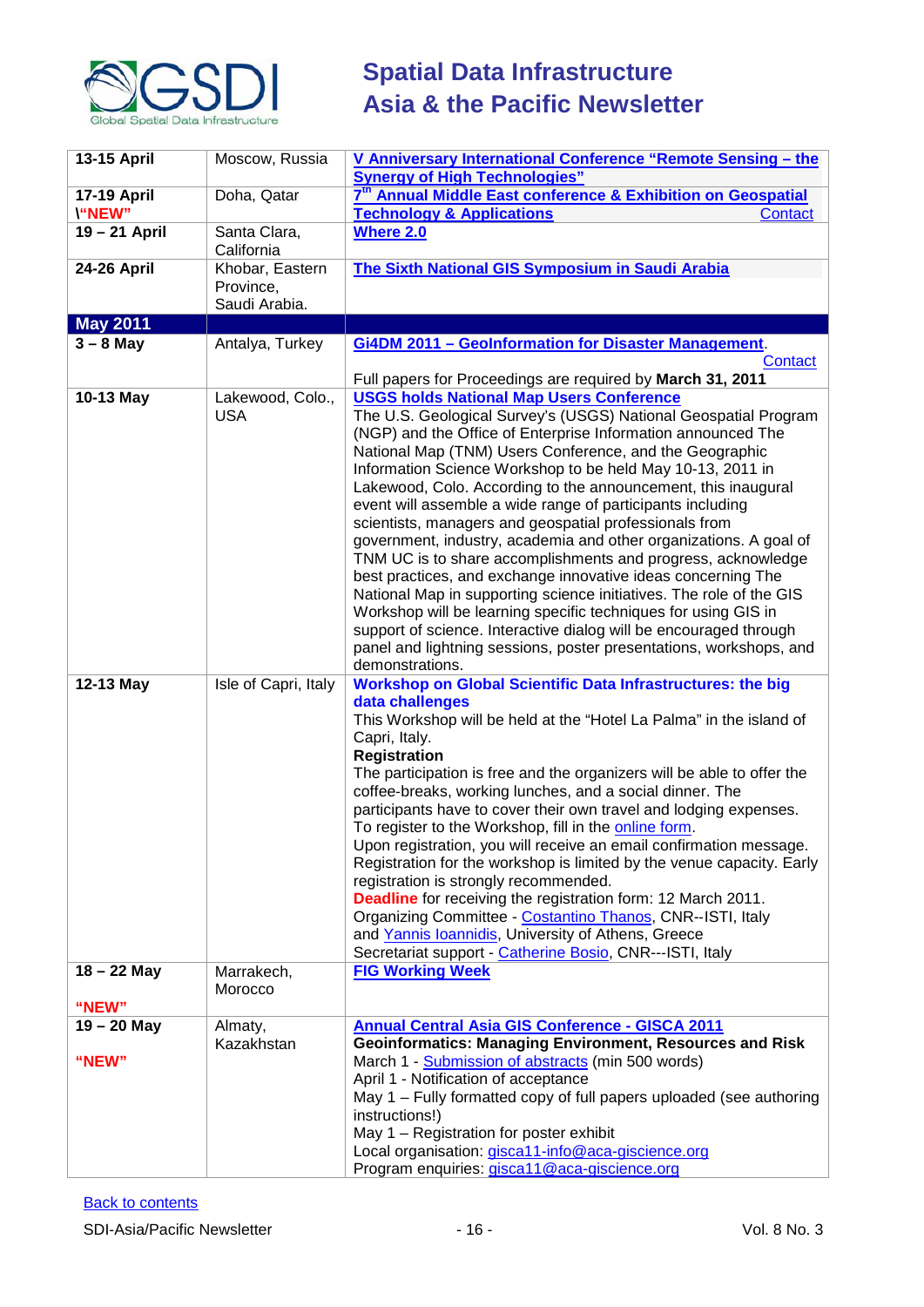

| $26 - 29$ May       | Nanjing, CHINA,            | <b>LIDAR and Radar Mapping: Technologies and Applications</b><br>Full paper submission deadline - January 30, 2011<br>Contact |
|---------------------|----------------------------|-------------------------------------------------------------------------------------------------------------------------------|
| $31$ May $- 2$ June | Cape Town,<br>South Africa | <b>AfricaGEO 2011</b>                                                                                                         |
| <b>June 2011</b>    |                            |                                                                                                                               |
| 14 June             | Washington, D.C            | <b>Forum On Earth Observations V</b>                                                                                          |
| 15-17 JUNE          | Munster,                   | <b>GEOINFORMATIK 2011</b>                                                                                                     |
|                     | Germany                    |                                                                                                                               |
| 20 - 23 JUNE        | University of              | "Cities, Technologies and Planning" CTP 11                                                                                    |
|                     | Cantabria,                 | in conjunction with                                                                                                           |
|                     | Santander,                 | <b>The 2011 International Conference on Computational</b>                                                                     |
|                     | Spain.                     | <b>Science and its Applications (ICCSA 2011)</b>                                                                              |
| 21 - 22 JUNE        | University of              | <b>Third Open Source GIS UK Conference - OSGIS 2011</b>                                                                       |
|                     | Nottingham, UK             |                                                                                                                               |
| 21-23 JUNE          | Dijon, France              | The International Conference on Digital Information and                                                                       |
|                     |                            | <b>Communication Technology and its Applications</b>                                                                          |
|                     |                            | (DICTAP2011) Université de Bourgogne                                                                                          |
|                     |                            | For inquires, please send email to di@sdiwc.net                                                                               |
|                     |                            |                                                                                                                               |
|                     |                            | All the papers will be reviewed and the accepted papers in the                                                                |
|                     |                            | conference will be published in the "Communications in Computer                                                               |
|                     |                            | and Information Science" (CCIS) of Springer Lecture Notes Series                                                              |
|                     |                            | < www.springer.com/series/7899 >, and will be indexed in many                                                                 |
|                     |                            | global databases including ISI Proceedings and Scopus. In                                                                     |
|                     |                            | addition, selected papers after complete modification and revision                                                            |
|                     |                            | will be published in the special issues journals.                                                                             |
|                     |                            | Researchers are encouraged to submit their work electronically.                                                               |
|                     |                            | Submitted paper should not exceed 15 pages, including                                                                         |
|                     |                            | illustrations. Papers should be submitted electronically. All papers                                                          |
|                     |                            | will be fully refereed by a minimum of two specialized referees.                                                              |
|                     |                            | Before final acceptance, all referees comments must be                                                                        |
|                     |                            | considered.                                                                                                                   |
|                     |                            | <b>Important Dates</b>                                                                                                        |
|                     |                            | ==============                                                                                                                |
|                     |                            | <b>Submission Date</b><br>: Feb 20, 2011                                                                                      |
|                     |                            | Notification of acceptance: April 1, 2011                                                                                     |
|                     |                            | Camera Ready submission: April 10, 2011                                                                                       |
|                     |                            | : April 10, 2011<br>Registration                                                                                              |
| 22 - 24 JUNE        | Kuala Lumpur,              | <b>SEASC and ISC 2011</b>                                                                                                     |
|                     | Malaysai                   | The 11th South East Asian Survey Congress and the 13th                                                                        |
|                     |                            | International Surveyors' Congress.                                                                                            |
|                     |                            |                                                                                                                               |
|                     |                            | The theme "Innovation towards Sustainability", in conjunction with                                                            |
|                     |                            | the Institution of Surveyors Malaysia's 50th year celebrations.                                                               |
| 27 - 29 JUNE        | <b>Universiti</b>          | <b>ICSECS 2011 (Malaysia)</b>                                                                                                 |
|                     | <b>Malaysia</b>            | The Second International Conference on Software Engineering and                                                               |
|                     | Pahang,                    | Computer Systems (ICSECS2011)                                                                                                 |
|                     | Malaysia                   |                                                                                                                               |
| 28 June - 7 July    | Melbourne,                 | <b>XXV IUGG General Assembly</b>                                                                                              |
|                     | Australia                  | Earth on the Edge: Science for a sustainable Planet                                                                           |
|                     |                            | The IUGG 2011 Scientific Program Committee invites the                                                                        |
|                     |                            | submission of abstracts on original work to be considered for oral or                                                         |
|                     |                            | poster presentation at the IUGG 2011 General Assembly                                                                         |
|                     |                            | <b>Download Brochure</b><br><b>Contact</b>                                                                                    |
| 28 June - 7 July    | Melbourne,                 | <b>IAG General Assembly</b>                                                                                                   |
|                     | Australia                  | <b>Download Brochure</b>                                                                                                      |
| 29 June - 1 July    | Fuzhou, China              | <b>ICSDM 2011 &amp; BJ-IWGIS 2011</b>                                                                                         |
|                     |                            | IEEE International Conference on Spatial Data Mining and                                                                      |
|                     |                            |                                                                                                                               |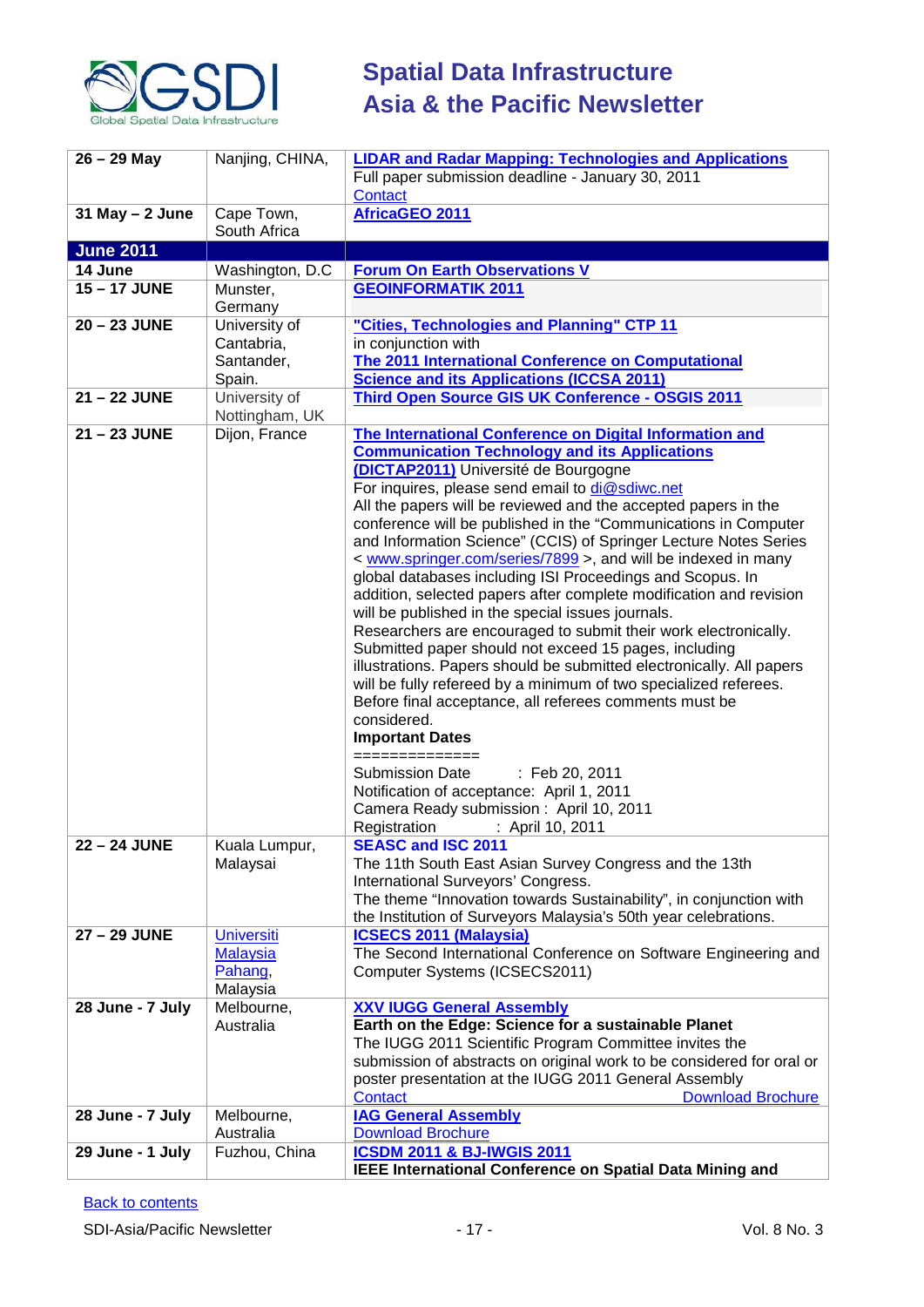

|                               |                                  | Geographical Knowledge Services (ICSDM 2011) - AND -<br>Beijing International Workshop on Geographical Information<br>System (BJ-IWGIS 2011)<br>The conference theme is "Bridging the Gap Between Spatial                 |
|-------------------------------|----------------------------------|---------------------------------------------------------------------------------------------------------------------------------------------------------------------------------------------------------------------------|
|                               |                                  | Information Technology and Geoscience Research".<br>One of the keynote addresses is titled "SDI and Digital Asia as                                                                                                       |
| <b>July 2011</b>              |                                  | <b>Information Commons."</b>                                                                                                                                                                                              |
| $3 - 8$ July                  | Paris                            | 25th International Cartographic Conference.                                                                                                                                                                               |
|                               |                                  | 15th General Assembly of the International Cartographic<br><b>Association (ICA)</b><br>Abstracts were due 4th October, 2010.<br>Contact: regist-icc2011@europa-organisation.com                                           |
| $5 - 8$ July                  | Salzburg, Austria                | GI Forum 2011                                                                                                                                                                                                             |
| $9 - 12$ July                 | San Diego                        | <b>Esri and ACSM - Event for Surveyors and Mapping</b><br><b>Professionals</b>                                                                                                                                            |
| $11 - 15$ July                | San Diego                        | <b>ESRI International USER CONFERENCE</b>                                                                                                                                                                                 |
| $11 - 13$ July                | Macau                            | 3 <sup>rd</sup> International Conference on Networked Digital<br><b>Technologies (NDT 2011)</b>                                                                                                                           |
| $21 - 22$ July                | Rio de Janeiro,<br><b>Brazil</b> | THE THIRD INTERNATIONAL CONFERENCE ON CLIMATE<br><b>CHANGE: IMPACTS AND RESPONSES</b>                                                                                                                                     |
| <b>August 2011</b>            |                                  |                                                                                                                                                                                                                           |
| 5 - 7 August                  | Washington, DC<br><b>USA</b>     | <b>THIRD INTERNATIONAL CONFERENCE ON SCIENCE IN</b><br><b>SOCIETY</b>                                                                                                                                                     |
| 8 - 10 August                 | Taipei                           | <b>AOGS 2011 Geosciences World Community Exhibition</b><br>The Geosciences World Community Exhibition will be held in<br>conjunction with the 8th Annual Meeting of the Asia Oceania<br><b>Geosciences Society (AOGS)</b> |
| 15 - 19 August                | Nairobi, Kenya                   | <b>AGSE 2011</b><br>Important dates:<br>Author registration closes February 16, 2011<br>Call for Papers posted December 18, 2010<br>Submissions accepted December 18, 2010<br>Submissions closed February 16, 2011        |
| $23 - 25$ Augustl             | Perth, Australia                 | 7th International Symposium on Digital Earth(ISDE7)<br>Held in conjunction with WALIS Forum 2011 and the 2011 NRM<br><b>Conference</b><br><b>Call for Papers closes 28 February</b>                                       |
| <b>September</b><br>2011      |                                  |                                                                                                                                                                                                                           |
| $9 - 11$<br><b>September</b>  | Denver, Colorado                 | <b>State of the Map (SotM)</b>                                                                                                                                                                                            |
| $12 - 16$<br><b>September</b> | Denver, Colorado                 | <b>FOSS4G 2011</b>                                                                                                                                                                                                        |
| $28 - 30$<br><b>September</b> | The Delft,<br>Netherlands        | <b>UDMS 2011</b>                                                                                                                                                                                                          |
| <b>November</b><br>2011       |                                  |                                                                                                                                                                                                                           |
| $14 - 18$<br><b>November</b>  | Santiago, Chile                  | UGI 2001 International Geographic Union "Regional<br><b>Geographic Conference"</b><br><b>Contact</b><br><b>Brochure &amp; Call for Papers</b>                                                                             |
| $15 - 17$                     | Canberra,                        | Spatial@Gov2011                                                                                                                                                                                                           |
| <b>November</b>               | Australia                        |                                                                                                                                                                                                                           |
| $21 - 25$                     | Wellington,                      | <b>Surveying &amp; Spatial Sciences Conference 2011</b>                                                                                                                                                                   |
| <b>November</b>               | New Zealand                      |                                                                                                                                                                                                                           |
| 29 November -                 | University of                    | <b>The State of Australian Cities</b>                                                                                                                                                                                     |

# **[Back to contents](#page-0-0)**